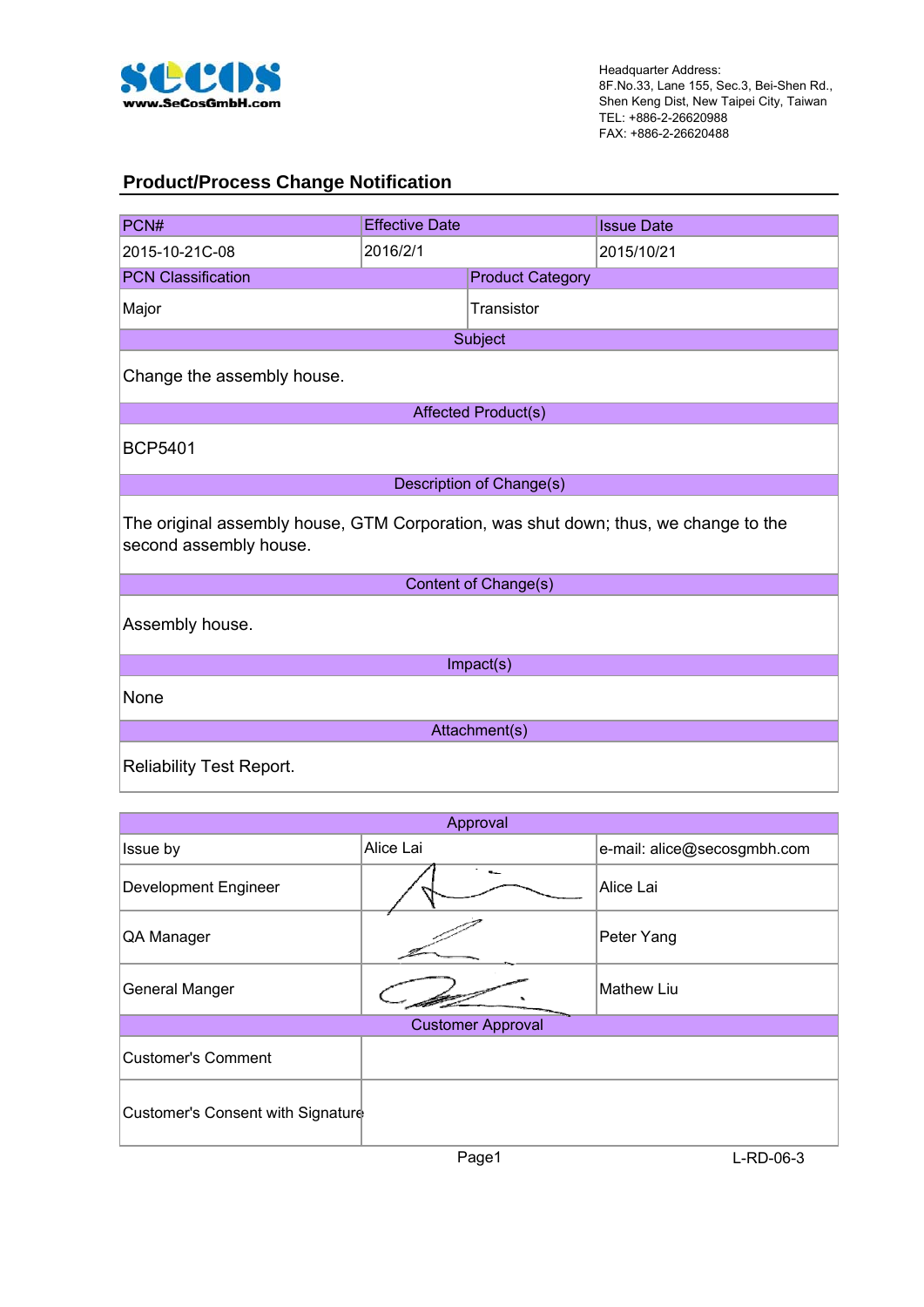

Headquarter Address: 8F.No.33, Lane 155, Sec.3, Bei-Shen Rd., Shen Keng Dist, New Taipei City, Taiwan TEL: +886-2-26620988 FAX: +886-2-26620488

|                  | <b>Exterior comparison Chart</b> |
|------------------|----------------------------------|
| Original         | <b>New</b>                       |
|                  |                                  |
| <b>Top View</b>  | <b>Top View</b>                  |
|                  |                                  |
| <b>Back View</b> | <b>Back View</b>                 |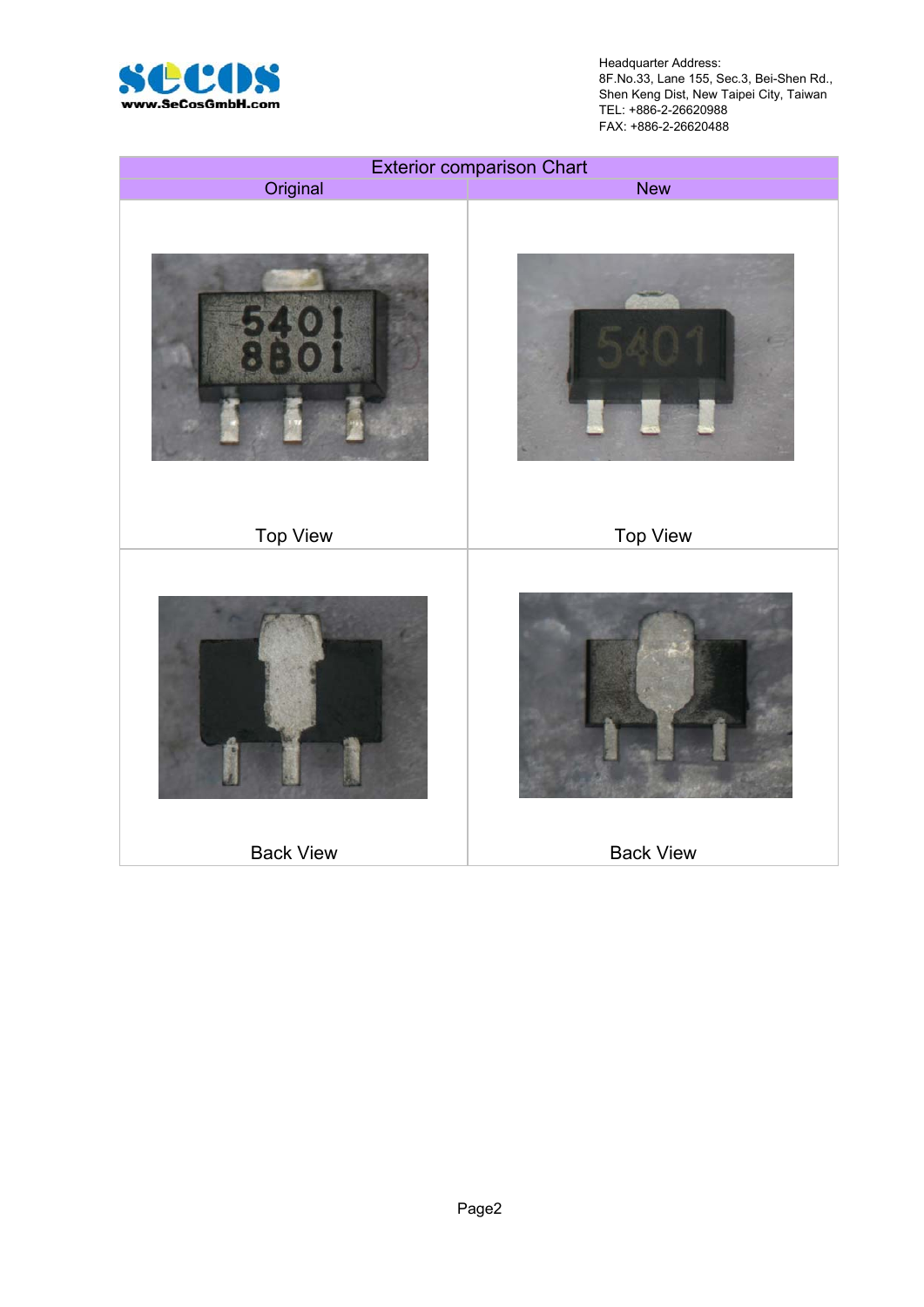

#### **Reliability Testing Summary Report**

Date: 2015/10/08 Document No.: SI15 -10-106 **Test Item P/N Test Condition (LTPD) Sample Numbers Allow Fall Numbers Fall Numbers Result** HTRB High Temp Reverse Bias BCP5401  $150 \pm 5^{\circ}$ C, 80% VR,<br>T = 1000hrs  $T = 1000 \text{hrs}$  77 0 0 ACC HTSL High Temperature Storage Life BCP5401 |  $150^{\circ}$ C, T = 1000 hrs | 77 | 0 | 0 | ACC **PCT** Pressure Cooker Test BCP5401  $121^{\circ}$ C, 29.7PSIG,<br>168 hrs  $168 \text{ hrs}$ , 168 hrs 168 and 168 hrs 168 hrs 168 and 168 hrs 168 and 177 and 189 and 189 and 189 and 189 and 189 and 189 and 189 and 189 and 189 and 189 and 189 and 189 and 189 and 189 and 189 and 189 and 189 and 189 and 1 **TCT** Temperature Cycle Test BCP5401 -55℃/30min, 150℃/30min, For 1000 Cycle 77 | 0 | 0 | ACC THT High Temperature High Humidity Test BCP5401 85 ± 2°C, RH=85±5%,<br>1000 hrs  $1000 \text{ hrs}$  1000 hrs 1000 hrs 1000 hrs 1000 hrs 1000 hrs 1000 hrs 100  $\frac{1}{2}$  1000 hrs 100  $\frac{1}{2}$  1000 hrs 100  $\frac{1}{2}$  1000 hrs 100  $\frac{1}{2}$  1000 hrs 100  $\frac{1}{2}$  100  $\frac{1}{2}$  100  $\frac{1}{2}$  100  $\frac{1}{2}$  100  $\frac$ H3TRB High Temper High Humidity Reverse Bies Test BCP5401 85 ± 2°C, RH=85±5%,<br>1000 hrs  $1000 \text{ hrs}$  1000 hrs 1000 hrs 1000 hrs 1000 hrs 1000 hrs 1000 hrs 100  $\frac{1}{2}$  1000 hrs 100  $\frac{1}{2}$  1000 hrs 100  $\frac{1}{2}$  1000 hrs 100  $\frac{1}{2}$  1000 hrs 100  $\frac{1}{2}$  100  $\frac{1}{2}$  100  $\frac{1}{2}$  100  $\frac{1}{2}$  100  $\frac$ Solderability BCP5401  $245 \pm 5^{\circ}$ C, 5Sec the inspected area of each lead must have 95% solder coverage minimum 10 | 0 | 0 | ACC **Testing Start Date: 2015.08.17 Testing End Date: 2015.10.08 Tester: King Huang Approval: Peter Yang Judgment:** ■ qualified □ unqualified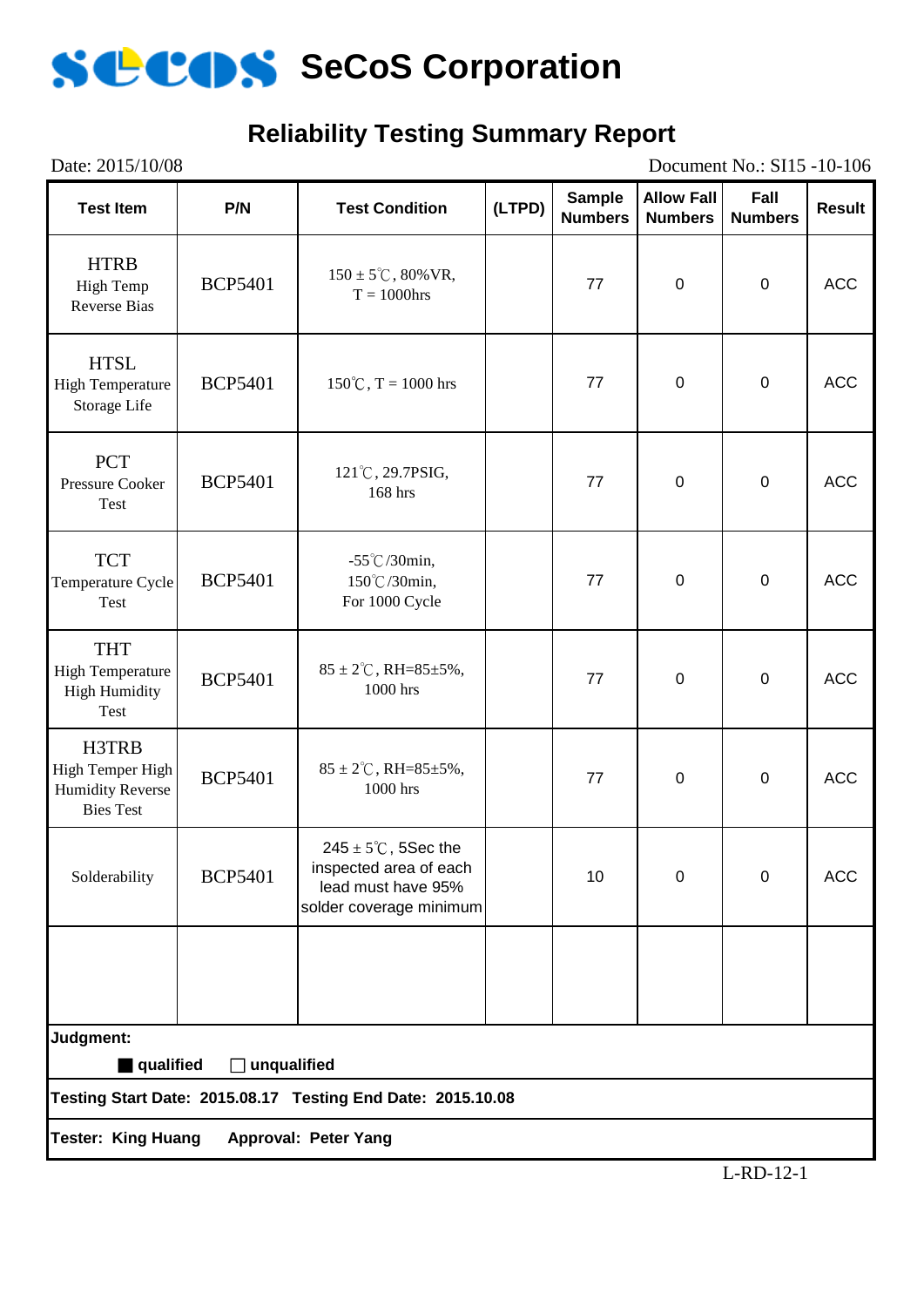

#### **Electrical Test Data**

Report No : T151008-106

Part No : BCP5401

Test Equipment: JUNO Test System DTS-1000

Test Condition :  $V(BR)CEO > -150V@IC = -1mA$ , IB=0 ; 60 < hFE < 240@VCE=-5V, IC=-10mA  $VCE(sat) < -500mV@IC = -50mA$ , IB=-5mA

Test Condition: 25℃ Test Date: 2015.08.17 Test Standard : Specifications Operator: Leo Hsia

No V(BR)CEO (V) hFE VCE(sat) (mV) 1  $-195.7V$  232.0  $-104.7mV$ 2  $-197.6V$  233.3  $-105.2mV$ 3  $-201.8V$  228.5  $-96.2mV$ 4  $-197.9V$  232.9  $-96.7mV$ 5  $-194.6V$  231.5  $-92.5mV$ 6 -200.7V 233.8 -94.6mV 7 | -197.2V | 231.1 | -102.2mV 8  $-198.6V$  234.8  $-94.4mV$ 9  $-200.0V$  223.2  $-98.1mV$ 10 | -193.6V | 224.2 | -99.0mV 11 | -195.8V | 230.0 | -92.0mV 12 | -197.2V | 222.8 | -93.8mV 13  $-192.5V$  235.4  $-102.6mV$ 14 | -200.3V | 227.8 | -102.1mV 15  $-192.7V$  236.3  $-100.2mV$ 16 | -198.4V | 224.6 | -92.8mV 17 | -190.8V | 226.8 | -101.0mV 18 | -197.7V | 236.2 | -94.5mV 19 | -197.1V | 231.8 | -102.6mV 20 | -198.6V | 225.2 | -98.1mV 21 | -196.8V | 233.6 | -100.5mV 22 | -201.5V | 233.8 | -104.4mV 23 | -199.6V | 233.3 | -96.5mV 24 | -197.2V | 232.2 | -98.7mV 25 -200.3V 233.1 -103.6mV 26 | -192.6V | 233.5 | -100.0mV 27 | -196.2V | 231.9 | -93.6mV

28 | -191.5V | 225.8 | -101.0mV 29 | -191.0V | 224.0 | -98.5mV 30 -191.5V 226.3 -104.7mV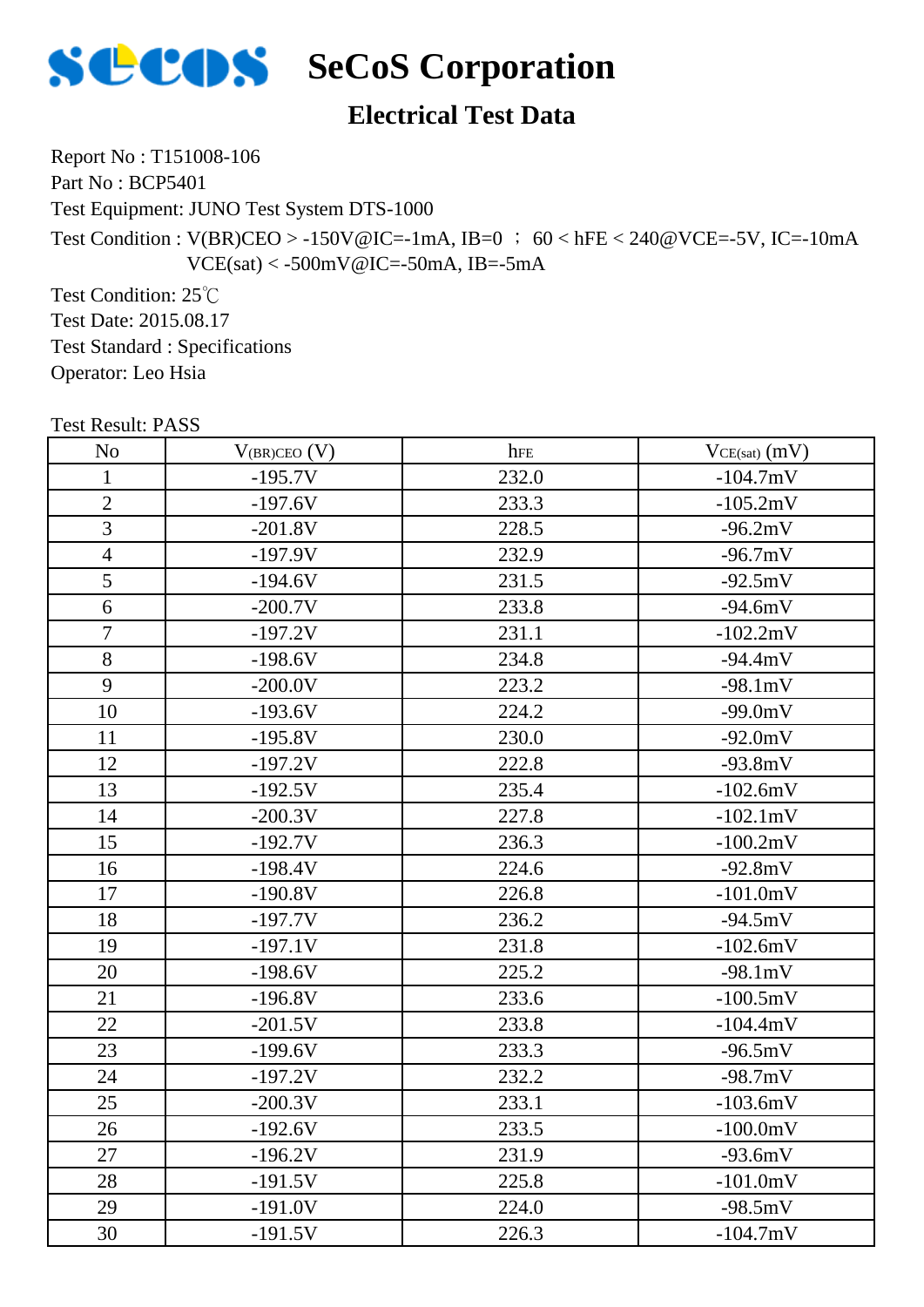

# **SECOS** SeCoS Corporation

#### **Electrical Test Data**

Report No : T151008-106

Part No : BCP5401

Test Equipment: JUNO Test System DTS-1000

Test Condition : V(BR)CEO > -150V@IC=-1mA, IB=0 ; 60 < hFE < 240@VCE=-5V, IC=-10mA  $VCE(sat) < -500mV@IC = -50mA$ , IB=-5mA

Test Condition: 25℃ Test Date: 2015.08.17 Test Standard : Specifications Operator: Leo Hsia

| LEST VESUIL LADD |                   |       |                   |
|------------------|-------------------|-------|-------------------|
| N <sub>o</sub>   | $V_{(BR)CEO} (V)$ | hFE   | $VCE(sat)$ $(mV)$ |
| 31               | $-196.4V$         | 221.4 | $-101.4mV$        |
| 32               | $-196.5V$         | 228.4 | $-92.0mV$         |
| 33               | $-198.7V$         | 232.3 | $-103.3mV$        |
| 34               | $-195.1V$         | 225.2 | $-100.8mV$        |
| 35               | $-191.8V$         | 224.8 | $-103.4mV$        |
| 36               | $-195.5V$         | 223.6 | $-97.9mV$         |
| 37               | $-194.4V$         | 233.6 | $-98.3mV$         |
| 38               | $-201.8V$         | 227.8 | $-96.6mV$         |
| 39               | $-200.6V$         | 229.5 | $-102.0mV$        |
| 40               | $-194.8V$         | 223.5 | $-104.5mV$        |
| 41               | $-194.9V$         | 233.3 | $-92.1mV$         |
| 42               | $-200.4V$         | 227.9 | $-100.0mV$        |
| 43               | $-200.2V$         | 229.6 | $-93.8mV$         |
| 44               | $-197.6V$         | 227.9 | $-98.9mV$         |
| 45               | $-193.4V$         | 219.9 | $-104.4mV$        |
| 46               | $-192.5V$         | 220.7 | $-104.5mV$        |
| 47               | $-193.8V$         | 223.9 | $-98.4mV$         |
| 48               | $-196.1V$         | 219.8 | $-95.4mV$         |
| 49               | $-193.1V$         | 226.7 | $-102.4mV$        |
| 50               | $-192.1V$         | 226.3 | $-103.7mV$        |
| 51               | $-191.2V$         | 232.7 | $-94.4mV$         |
| 52               | $-190.9V$         | 222.0 | $-103.8mV$        |
| 53               | $-193.4V$         | 232.4 | $-100.5mV$        |
| 54               | $-198.9V$         | 233.9 | $-95.0mV$         |
| 55               | $-192.6V$         | 234.1 | $-98.6mV$         |
| 56               | $-194.3V$         | 229.5 | $-94.6mV$         |
| 57               | $-195.6V$         | 223.3 | $-94.1mV$         |
| 58               | $-192.2V$         | 222.9 | $-93.8mV$         |
| 59               | $-195.9V$         | 233.3 | $-102.0mV$        |
| 60               | $-200.3V$         | 234.3 | $-104.4mV$        |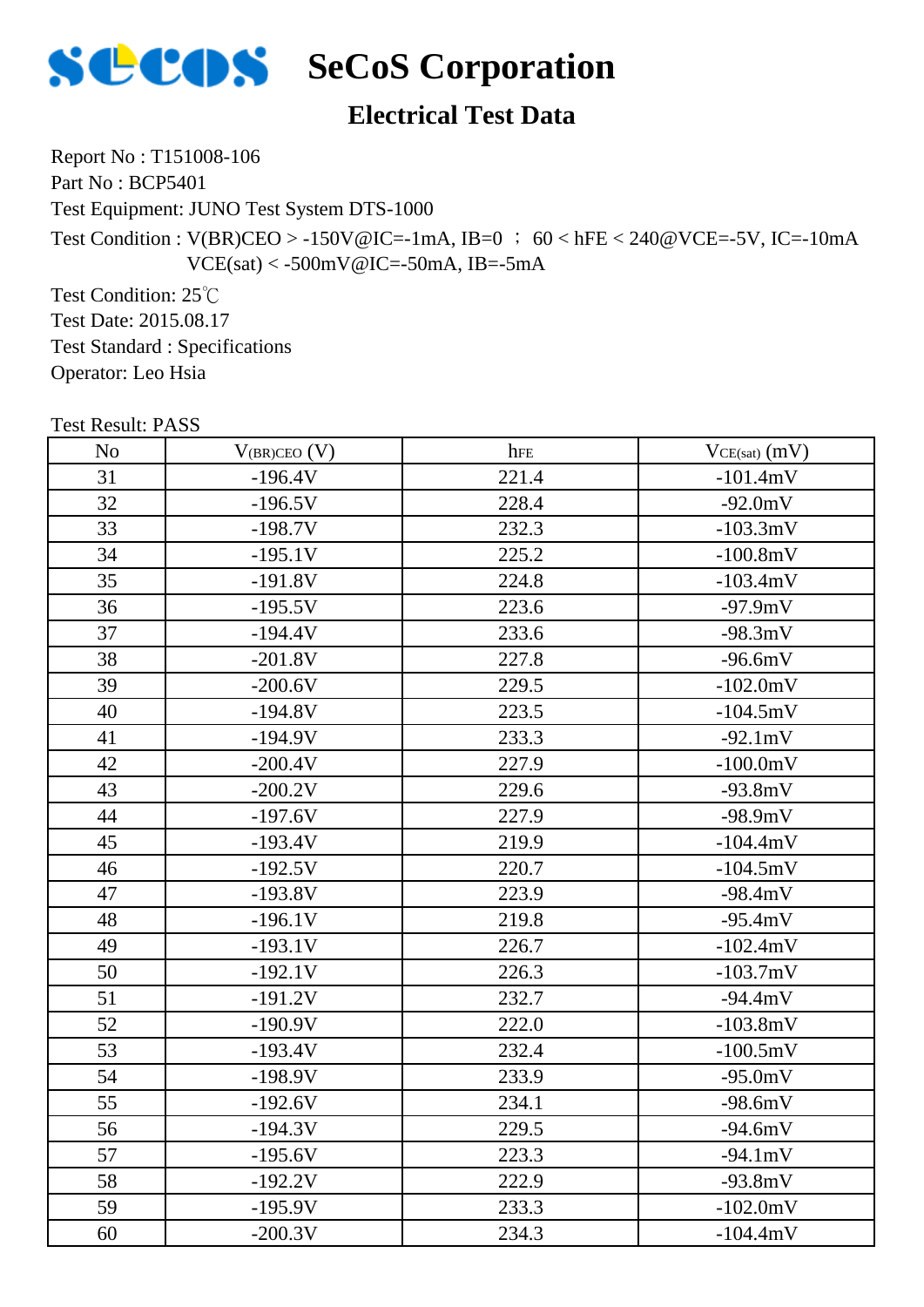

# **SECOS** SeCoS Corporation

#### **Electrical Test Data**

Report No : T151008-106

Part No : BCP5401

Test Equipment: JUNO Test System DTS-1000

Test Condition : V(BR)CEO > -150V@IC=-1mA, IB=0 ; 60 < hFE < 240@VCE=-5V, IC=-10mA  $VCE(sat) < -500mV@IC = -50mA$ , IB=-5mA

Test Condition: 25℃ Test Date: 2015.08.17 Test Standard : Specifications Operator: Leo Hsia

| <b>Test Result: PASS</b> |                     |       |                   |
|--------------------------|---------------------|-------|-------------------|
| No                       | $V_{(BR)CEO}$ $(V)$ | hFE   | $VCE(sat)$ $(mV)$ |
| 61                       | $-195.0V$           | 227.9 | $-92.9mV$         |
| 62                       | $-192.1V$           | 218.3 | $-103.2mV$        |
| 63                       | $-196.6V$           | 218.7 | $-105.2mV$        |
| 64                       | $-192.0V$           | 227.2 | $-103.6mV$        |
| 65                       | $-193.0V$           | 218.4 | $-104.3mV$        |
| 66                       | $-192.7V$           | 223.7 | $-95.5mV$         |
| 67                       | $-191.8V$           | 236.7 | $-99.7mV$         |
| 68                       | $-196.1V$           | 222.6 | $-100.9mV$        |
| 69                       | $-197.7V$           | 236.5 | $-101.1mV$        |
| 70                       | $-198.2V$           | 227.6 | $-94.6mV$         |
| 71                       | $-191.1V$           | 233.7 | $-93.4mV$         |
| 72                       | $-197.0V$           | 228.8 | $-100.7mV$        |
| 73                       | $-196.8V$           | 232.9 | $-100.8mV$        |
| 74                       | $-196.4V$           | 228.4 | $-94.2mV$         |
| 75                       | $-191.9V$           | 226.4 | $-92.7mV$         |
| 76                       | $-194.2V$           | 218.8 | $-101.3mV$        |
| 77                       | $-191.3V$           | 219.6 | $-93.3mV$         |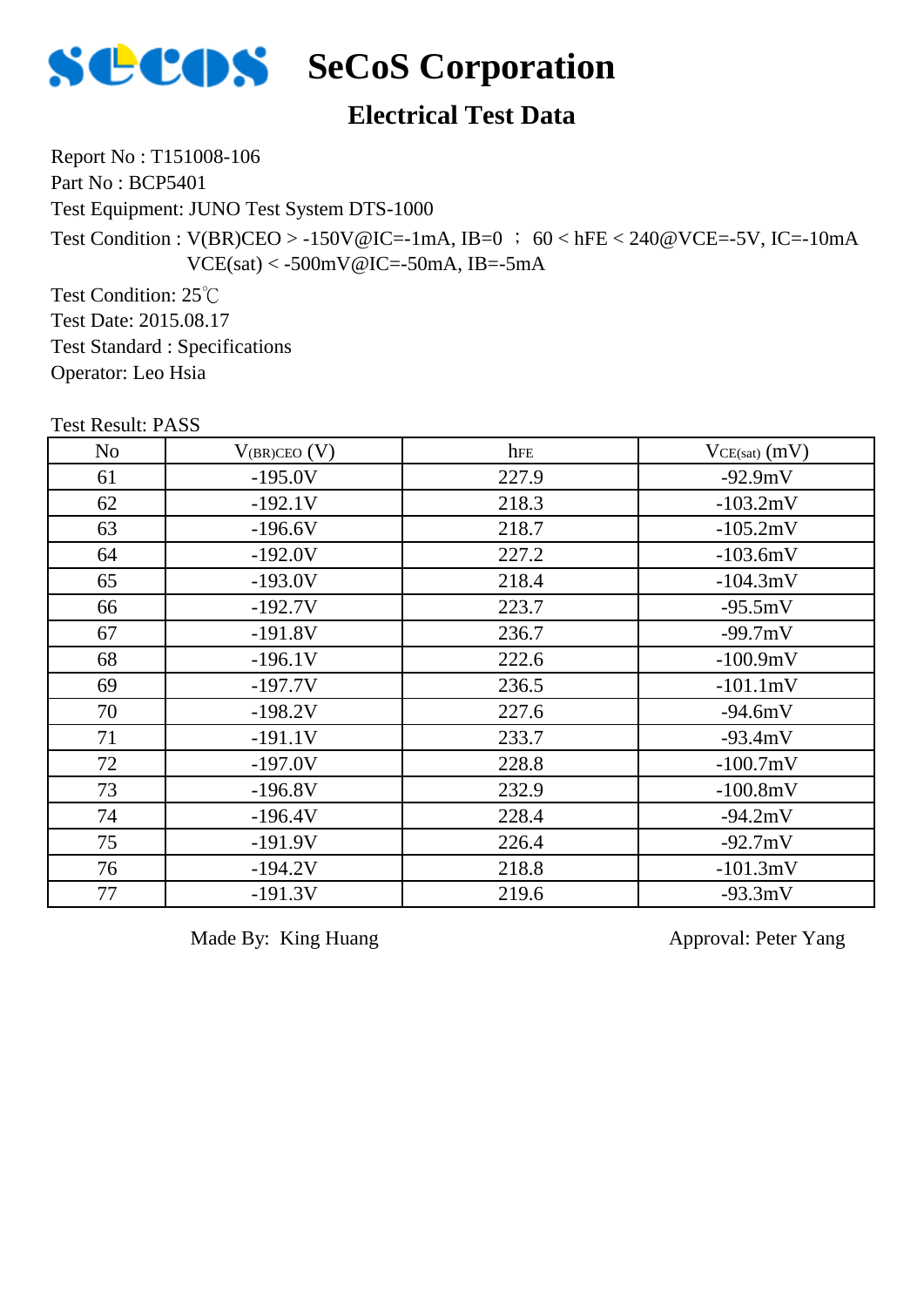

#### **High Temperature Reverse Bias Test Data**

Report No : T151008-106 Part No : BCP5401

Test Equipment: JUNO Test System DTS-1000

Test Condition :  $V(BR)CEO > -150V@IC = -1mA$ , IB=0 ; 60 < hFE < 240@VCE=-5V, IC=-10mA  $VCE(sat) < -500mV@IC = -50mA$ , IB=-5mA

Test Condition:  $150 \pm 5^{\circ}$ C,  $80\%$  VR, T = 1000 hrs Test Date: 2015.08.17 ~ 2015.09.29 Test Standard : JESD22 STANDARD Method-A108 Operator: Leo Hsia

|                | <b>Before</b>       |       | After             |                     |       |                   |
|----------------|---------------------|-------|-------------------|---------------------|-------|-------------------|
| N <sub>o</sub> | $V_{(BR)CEO}$ $(V)$ | hFE   | $VCE(sat)$ $(mV)$ | $V_{(BR)CEO}$ $(V)$ | hFE   | $VCE(sat)$ $(mV)$ |
| 1              | $-194.2V$           | 229.9 | $-99.7mV$         | $-194.8V$           | 223.3 | $-96.9mV$         |
| $\overline{2}$ | $-200.4V$           | 231.3 | $-104.9mV$        | $-201.5V$           | 225.8 | $-101.4mV$        |
| $\overline{3}$ | $-201.3V$           | 228.5 | $-99.3mV$         | $-193.7V$           | 218.5 | $-93.7mV$         |
| $\overline{4}$ | $-193.7V$           | 223.0 | $-93.2mV$         | $-191.5V$           | 221.3 | $-93.3mV$         |
| 5              | $-194.4V$           | 220.6 | $-97.2mV$         | $-197.5V$           | 232.5 | $-104.2mV$        |
| 6              | $-193.9V$           | 235.5 | $-100.0mV$        | $-195.2V$           | 224.3 | $-105.0mV$        |
| $\overline{7}$ | $-195.3V$           | 220.6 | $-101.3mV$        | $-191.7V$           | 222.9 | $-102.6mV$        |
| 8              | $-195.7V$           | 232.5 | $-103.5mV$        | $-194.4V$           | 234.5 | $-94.2mV$         |
| 9              | $-198.5V$           | 224.7 | $-98.3mV$         | $-197.1V$           | 221.9 | $-96.6mV$         |
| 10             | $-197.2V$           | 226.7 | $-100.3mV$        | $-192.5V$           | 220.9 | $-94.4mV$         |
| 11             | $-198.9V$           | 226.8 | $-92.2mV$         | $-201.4V$           | 230.6 | $-101.4mV$        |
| 12             | $-196.1V$           | 220.3 | $-103.3mV$        | $-195.4V$           | 225.5 | $-93.4mV$         |
| 13             | $-200.6V$           | 222.0 | $-104.7mV$        | $-200.9V$           | 235.9 | $-96.0mV$         |
| 14             | $-194.8V$           | 229.6 | $-104.9mV$        | $-200.8V$           | 228.8 | $-94.8mV$         |
| 15             | $-201.0V$           | 222.4 | $-99.8mV$         | $-199.2V$           | 231.2 | $-102.4mV$        |
| 16             | $-196.4V$           | 236.0 | $-101.2mV$        | $-191.4V$           | 223.1 | $-99.7mV$         |
| 17             | $-200.7V$           | 226.7 | $-94.2mV$         | $-195.7V$           | 227.5 | $-97.0mV$         |
| 18             | $-193.4V$           | 228.8 | $-92.3mV$         | $-198.2V$           | 231.2 | $-99.3mV$         |
| 19             | $-201.4V$           | 225.0 | $-104.5mV$        | $-191.5V$           | 231.2 | $-101.4mV$        |
| 20             | $-197.9V$           | 225.9 | $-99.7mV$         | $-194.7V$           | 225.9 | $-100.8mV$        |
| 21             | $-197.0V$           | 236.6 | $-100.4mV$        | $-192.6V$           | 226.5 | $-97.2mV$         |
| 22             | $-194.2V$           | 234.1 | $-94.8mV$         | $-192.9V$           | 235.4 | $-96.0mV$         |
| 23             | $-192.8V$           | 233.7 | $-93.2mV$         | $-192.2V$           | 221.2 | $-104.3mV$        |
| 24             | $-191.7V$           | 233.2 | $-94.3mV$         | $-196.6V$           | 226.8 | $-101.5mV$        |
| 25             | $-200.8V$           | 234.3 | -103.1mV          | $-191.5V$           | 219.6 | $-98.1 \text{mV}$ |
| 26             | $-201.4V$           | 233.1 | $-94.2mV$         | $-194.1V$           | 223.8 | $-103.6mV$        |
| 27             | $-193.6V$           | 226.1 | $-100.9mV$        | $-192.3V$           | 226.8 | $-97.9mV$         |
| 28             | $-199.3V$           | 224.7 | $-92.2mV$         | $-192.8V$           | 223.3 | $-102.4mV$        |
| 29             | $-193.2V$           | 232.5 | $-93.6mV$         | $-199.6V$           | 236.6 | $-102.4mV$        |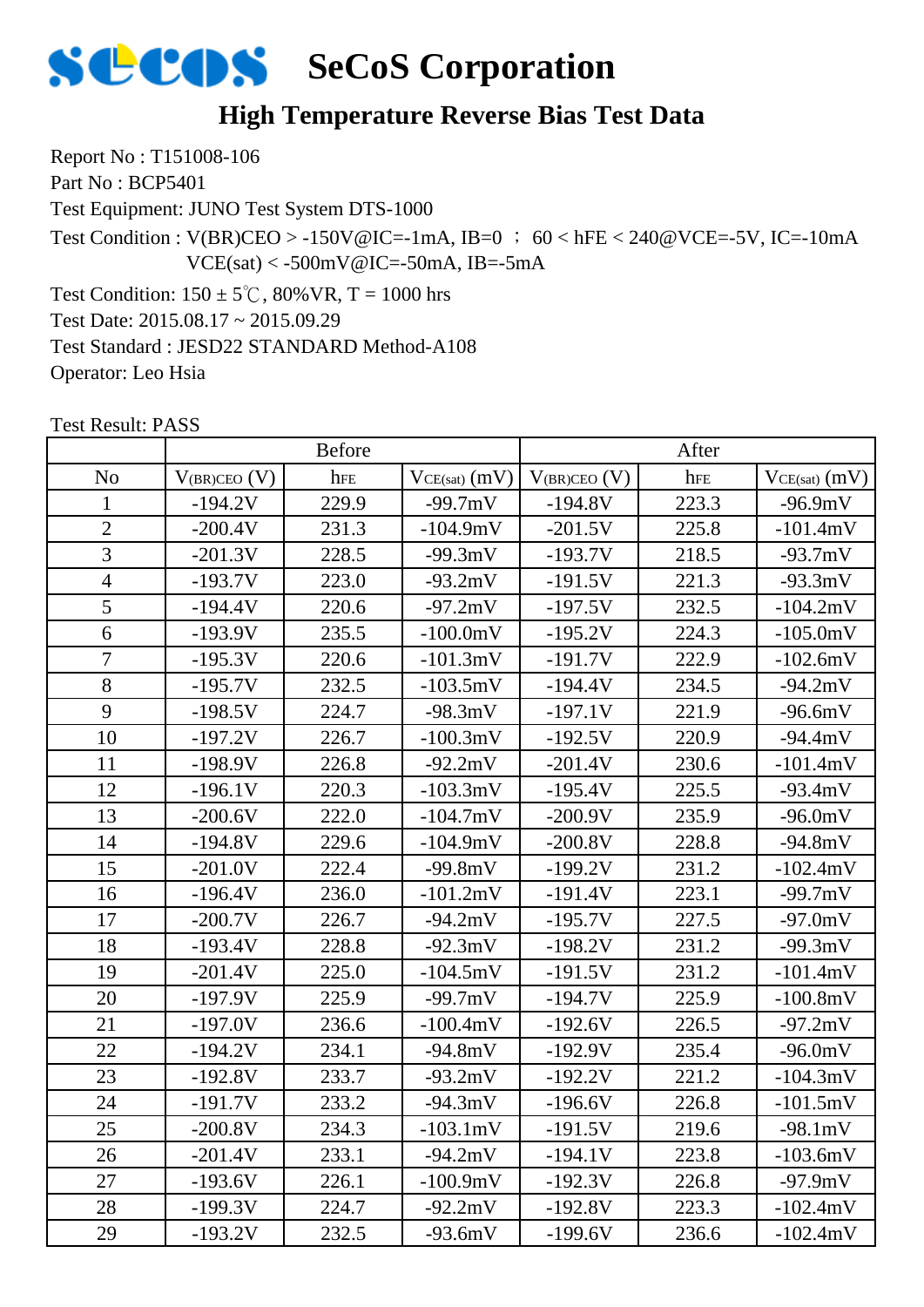

#### **High Temperature Reverse Bias Test Data**

Report No : T151008-106 Part No : BCP5401

Test Equipment: JUNO Test System DTS-1000

Test Condition :  $V(BR)CEO > -150V@IC = -1mA$ , IB=0 ; 60 < hFE < 240@VCE=-5V, IC=-10mA  $VCE(sat) < -500mV@IC = -50mA$ , IB=-5mA

Test Condition:  $150 \pm 5^{\circ}$ C,  $80\%$  VR, T = 1000 hrs Test Date: 2015.08.17 ~ 2015.09.29 Test Standard : JESD22 STANDARD Method-A108 Operator: Leo Hsia

|                |                     | <b>Before</b> |                 |                   | After |                   |
|----------------|---------------------|---------------|-----------------|-------------------|-------|-------------------|
| N <sub>o</sub> | $V_{(BR)CEO}$ $(V)$ | hFE           | $VCE(sat)$ (mV) | $V_{(BR)CEO} (V)$ | hFE   | $VCE(sat)$ $(mV)$ |
| 30             | $-195.6V$           | 224.5         | $-91.9mV$       | $-201.3V$         | 231.8 | $-94.0mV$         |
| 31             | $-194.0V$           | 220.1         | $-105.1mV$      | $-191.7V$         | 226.1 | $-98.4mV$         |
| 32             | $-198.9V$           | 225.9         | $-100.4mV$      | $-197.8V$         | 225.2 | $-98.3mV$         |
| 33             | $-192.0V$           | 235.4         | $-97.6mV$       | $-192.6V$         | 220.0 | $-95.6mV$         |
| 34             | $-199.4V$           | 232.1         | $-97.2mV$       | $-193.0V$         | 227.1 | $-100.5mV$        |
| 35             | $-194.0V$           | 228.1         | $-94.3mV$       | $-197.3V$         | 218.2 | $-100.9mV$        |
| 36             | $-196.3V$           | 233.0         | $-102.5mV$      | $-192.2V$         | 221.3 | $-98.5mV$         |
| 37             | $-194.5V$           | 225.9         | $-105.7mV$      | $-197.8V$         | 218.8 | $-94.7mV$         |
| 38             | $-196.6V$           | 222.2         | $-103.6mV$      | $-199.1V$         | 233.2 | $-103.3mV$        |
| 39             | $-199.8V$           | 228.2         | $-100.5mV$      | $-196.5V$         | 221.7 | $-101.9mV$        |
| 40             | $-196.4V$           | 226.7         | $-104.4mV$      | $-200.9V$         | 223.3 | $-101.0mV$        |
| 41             | $-193.6V$           | 233.0         | $-101.0mV$      | $-197.5V$         | 232.7 | $-92.1mV$         |
| 42             | $-199.4V$           | 218.7         | $-100.5mV$      | $-198.4V$         | 226.2 | $-95.6mV$         |
| 43             | $-195.8V$           | 234.9         | $-95.4mV$       | $-191.1V$         | 230.8 | $-105.0mV$        |
| 44             | $-193.4V$           | 229.5         | $-95.2mV$       | $-192.5V$         | 235.5 | $-98.8mV$         |
| 45             | $-198.9V$           | 233.3         | $-104.4mV$      | $-199.5V$         | 219.3 | $-93.4mV$         |
| 46             | $-191.1V$           | 231.9         | $-104.0mV$      | $-192.7V$         | 230.1 | $-103.6mV$        |
| 47             | $-193.6V$           | 230.2         | $-98.4mV$       | $-194.8V$         | 230.9 | $-105.6mV$        |
| 48             | $-192.2V$           | 225.2         | $-95.8mV$       | $-196.4V$         | 232.3 | $-97.0mV$         |
| 49             | $-198.6V$           | 236.7         | $-99.9mV$       | $-195.6V$         | 227.5 | $-100.8mV$        |
| 50             | $-196.3V$           | 229.5         | $-102.3mV$      | $-195.8V$         | 233.4 | $-99.2mV$         |
| 51             | $-201.4V$           | 219.7         | $-98.6mV$       | $-201.6V$         | 221.0 | $-96.0mV$         |
| 52             | $-198.9V$           | 236.0         | $-95.0mV$       | $-195.5V$         | 227.0 | $-102.2mV$        |
| 53             | $-194.7V$           | 236.5         | $-105.3mV$      | $-198.4V$         | 234.4 | $-92.6mV$         |
| 54             | $-194.4V$           | 233.6         | $-102.0mV$      | $-196.6V$         | 231.1 | $-95.7mV$         |
| 55             | $-201.4V$           | 231.0         | $-94.4mV$       | $-192.4V$         | 220.9 | $-98.0mV$         |
| 56             | $-192.1V$           | 222.8         | $-95.9mV$       | $-195.0V$         | 218.7 | $-97.5mV$         |
| 57             | $-196.5V$           | 231.1         | $-95.4mV$       | $-196.7V$         | 227.4 | $-94.0mV$         |
| 58             | $-194.0V$           | 219.5         | $-93.4mV$       | $-196.1V$         | 223.0 | $-101.0mV$        |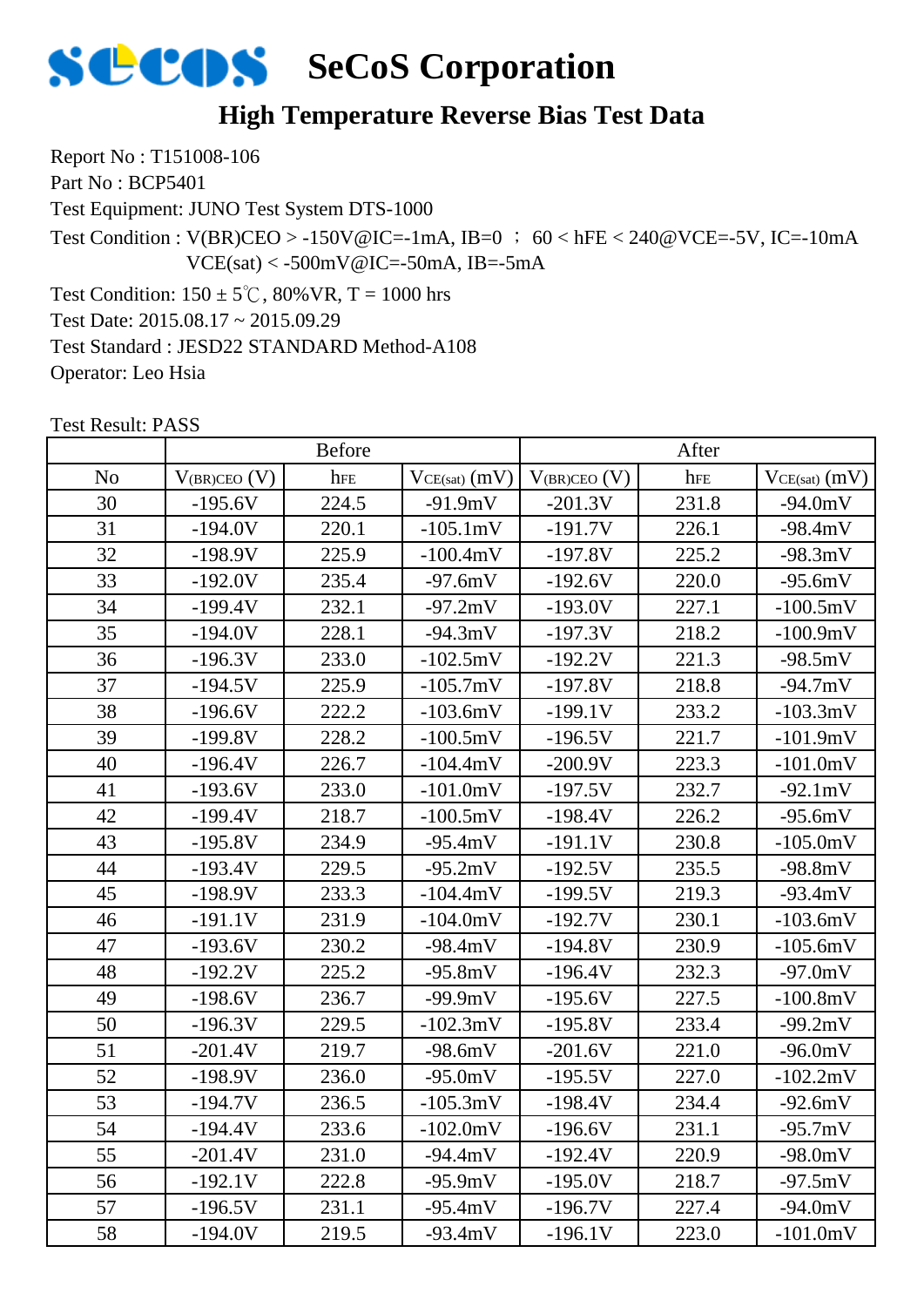

#### **High Temperature Reverse Bias Test Data**

Report No : T151008-106 Part No : BCP5401

Test Equipment: JUNO Test System DTS-1000

Test Condition :  $V(BR)CEO > -150V@IC = -1mA$ ,  $IB=0$  ; 60 < hFE < 240@VCE=-5V, IC=-10mA  $VCE(sat) < -500mV@IC = -50mA$ , IB=-5mA

Test Condition:  $150 \pm 5^{\circ}$ C,  $80\%$  VR, T = 1000 hrs Test Date: 2015.08.17 ~ 2015.09.29 Test Standard : JESD22 STANDARD Method-A108 Operator: Leo Hsia

Test Result: PASS

|                |                   | <b>Before</b> |                   |                   | After |                   |
|----------------|-------------------|---------------|-------------------|-------------------|-------|-------------------|
| N <sub>o</sub> | $V_{(BR)CEO} (V)$ | hFE           | $VCE(sat)$ $(mV)$ | $V_{(BR)CEO} (V)$ | hFE   | $VCE(sat)$ $(mV)$ |
| 59             | $-195.3V$         | 221.8         | $-98.6mV$         | $-193.4V$         | 221.9 | $-98.2mV$         |
| 60             | $-194.1V$         | 226.6         | $-99.9mV$         | $-196.0V$         | 231.9 | $-100.1mV$        |
| 61             | $-201.8V$         | 229.7         | $-95.0mV$         | $-196.4V$         | 224.9 | $-95.9mV$         |
| 62             | $-195.1V$         | 224.0         | $-101.5mV$        | $-199.1V$         | 231.0 | $-102.8mV$        |
| 63             | $-197.6V$         | 221.1         | $-95.5mV$         | $-199.9V$         | 233.3 | $-104.6mV$        |
| 64             | $-194.4V$         | 226.0         | $-92.5mV$         | $-198.8V$         | 222.8 | $-92.4mV$         |
| 65             | $-200.8V$         | 222.6         | $-95.4mV$         | $-199.1V$         | 235.3 | $-92.8mV$         |
| 66             | $-201.1V$         | 226.4         | $-99.8mV$         | $-194.2V$         | 234.7 | $-103.4mV$        |
| 67             | $-198.7V$         | 225.1         | $-95.9mV$         | $-196.4V$         | 233.2 | $-96.5mV$         |
| 68             | $-195.9V$         | 233.4         | $-104.1mV$        | $-195.2V$         | 229.8 | $-100.8mV$        |
| 69             | $-197.2V$         | 235.4         | $-105.0mV$        | $-191.4V$         | 235.8 | $-100.0mV$        |
| 70             | $-192.2V$         | 224.8         | $-98.3mV$         | $-197.5V$         | 231.7 | $-95.9mV$         |
| 71             | $-200.5V$         | 226.4         | $-102.6mV$        | $-195.3V$         | 224.6 | $-104.7mV$        |
| 72             | $-193.7V$         | 224.1         | $-102.5mV$        | $-193.6V$         | 229.0 | $-98.6mV$         |
| 73             | $-194.3V$         | 224.0         | $-100.2mV$        | $-200.3V$         | 227.8 | $-102.9mV$        |
| 74             | $-191.5V$         | 228.0         | $-98.8mV$         | $-193.0V$         | 227.2 | $-103.3mV$        |
| 75             | $-199.7V$         | 225.1         | $-93.9mV$         | $-201.6V$         | 226.1 | $-93.4mV$         |
| 76             | $-195.2V$         | 223.3         | $-105.5mV$        | $-194.1V$         | 236.8 | $-92.0mV$         |
| 77             | $-200.0V$         | 230.8         | $-98.0mV$         | $-197.3V$         | 222.6 | $-92.8mV$         |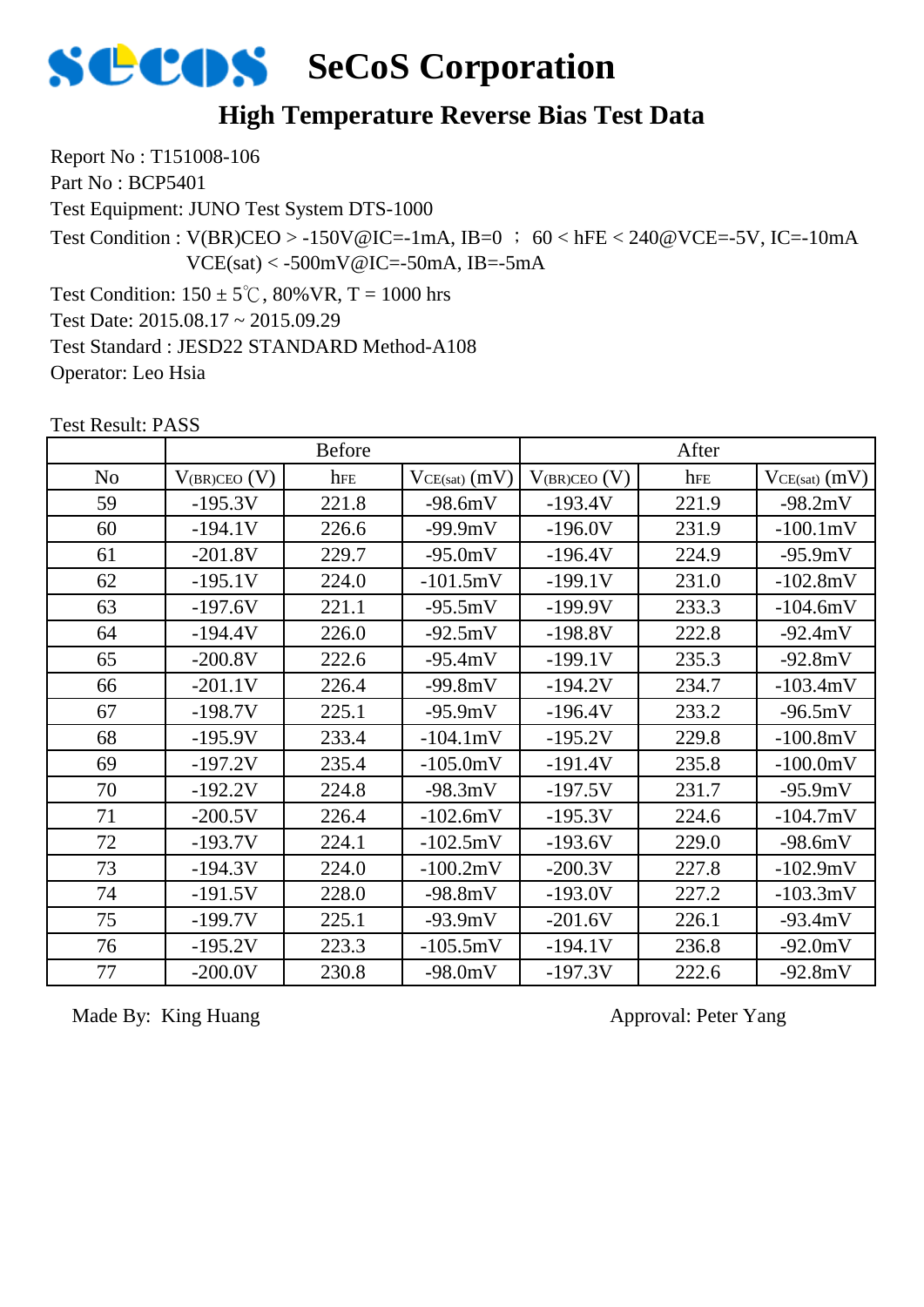

#### **High Temperature Storage Life Test Data**

Report No : T151008-106 Part No : BCP5401

Test Equipment: JUNO Test System DTS-1000

Test Condition :  $V(BR)CEO > -150V@IC = -1mA$ ,  $IB=0$  ; 60 < hFE < 240@VCE=-5V, IC=-10mA  $VCE(sat) < -500mV@IC = -50mA$ , IB=-5mA

Test Condition: 150℃, 1000Hrs

Test Date: 2015.08.17 ~ 2015.09.29

Test Standard : JESD22 STANDARD Method-A103

Operator: Leo Hsia

|                |                   | <b>Before</b> |                   |                   | After |                   |
|----------------|-------------------|---------------|-------------------|-------------------|-------|-------------------|
| N <sub>o</sub> | $V_{(BR)CEO}$ (V) | hFE           | $VCE(sat)$ $(mV)$ | $V_{(BR)CEO} (V)$ | hFE   | $VCE(sat)$ $(mV)$ |
| $\mathbf{1}$   | $-193.0V$         | 235.0         | $-92.8mV$         | $-201.9V$         | 230.3 | $-105.7mV$        |
| $\overline{2}$ | $-197.3V$         | 218.2         | $-102.1mV$        | $-194.2V$         | 223.9 | $-100.9mV$        |
| $\overline{3}$ | $-193.2V$         | 227.9         | $-94.1mV$         | $-195.4V$         | 226.4 | $-94.4mV$         |
| $\overline{4}$ | $-192.0V$         | 225.9         | $-103.5mV$        | $-193.1V$         | 221.0 | $-95.6mV$         |
| 5              | $-195.4V$         | 235.5         | $-94.4mV$         | $-198.6V$         | 233.6 | $-101.4mV$        |
| 6              | $-194.2V$         | 230.3         | $-94.7mV$         | $-194.4V$         | 225.3 | $-98.3mV$         |
| $\overline{7}$ | $-198.3V$         | 235.3         | $-99.3mV$         | $-201.1V$         | 228.9 | $-95.0mV$         |
| 8              | $-192.7V$         | 233.8         | $-104.4mV$        | $-195.4V$         | 231.0 | $-95.4mV$         |
| 9              | $-201.4V$         | 229.8         | $-99.6mV$         | $-200.0V$         | 223.9 | $-103.5mV$        |
| 10             | $-192.2V$         | 232.6         | $-97.4mV$         | $-196.0V$         | 225.4 | $-102.2mV$        |
| 11             | $-190.6V$         | 231.2         | $-96.4mV$         | $-193.3V$         | 220.6 | $-95.8mV$         |
| 12             | $-194.3V$         | 235.9         | $-92.0mV$         | $-201.1V$         | 236.7 | $-96.7mV$         |
| 13             | $-190.8V$         | 233.0         | $-105.3mV$        | $-200.8V$         | 226.6 | $-97.1mV$         |
| 14             | $-193.4V$         | 229.8         | $-102.8mV$        | $-200.7V$         | 232.1 | $-100.7mV$        |
| 15             | $-192.4V$         | 223.8         | $-99.5mV$         | $-195.5V$         | 226.0 | $-102.1mV$        |
| 16             | $-198.4V$         | 223.7         | $-93.3mV$         | $-200.7V$         | 228.0 | $-92.6mV$         |
| 17             | $-193.1V$         | 227.9         | $-98.0mV$         | $-198.4V$         | 230.3 | $-103.9mV$        |
| 18             | $-192.5V$         | 223.9         | $-99.3mV$         | $-197.9V$         | 220.1 | $-100.2mV$        |
| 19             | $-195.3V$         | 231.8         | $-96.5mV$         | $-199.1V$         | 225.6 | $-101.8mV$        |
| 20             | $-199.7V$         | 229.4         | $-93.2mV$         | $-192.0V$         | 231.6 | $-93.8mV$         |
| 21             | $-191.6V$         | 227.1         | $-93.2mV$         | $-194.0V$         | 226.9 | $-93.5mV$         |
| 22             | $-190.9V$         | 219.0         | $-103.4mV$        | $-199.9V$         | 221.7 | $-91.9mV$         |
| 23             | $-195.0V$         | 223.0         | $-99.2mV$         | $-197.9V$         | 220.8 | $-104.7mV$        |
| 24             | $-198.7V$         | 230.3         | $-104.4mV$        | $-201.4V$         | 232.9 | $-93.0mV$         |
| 25             | $-198.1V$         | 222.1         | $-99.9mV$         | $-192.2V$         | 228.3 | $-94.1mV$         |
| 26             | $-199.3V$         | 224.9         | $-99.4mV$         | $-192.5V$         | 230.2 | $-103.3mV$        |
| 27             | $-199.2V$         | 218.4         | $-97.3mV$         | $-191.2V$         | 234.3 | $-99.9mV$         |
| 28             | $-197.7V$         | 227.9         | $-95.2mV$         | $-201.2V$         | 218.9 | $-95.2mV$         |
| 29             | $-191.6V$         | 228.6         | $-103.7mV$        | $-193.5V$         | 235.3 | $-97.1mV$         |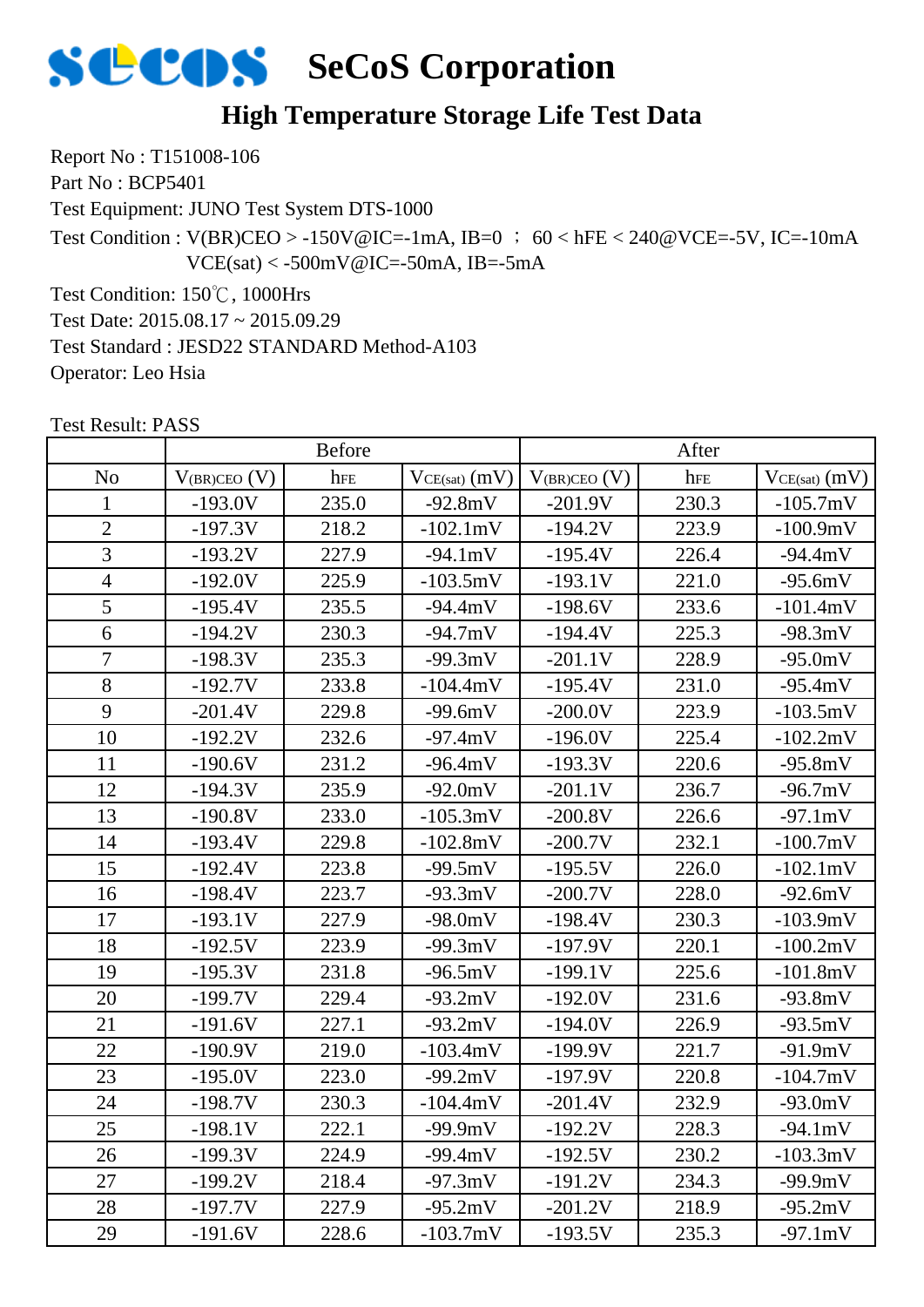

#### **High Temperature Storage Life Test Data**

Report No : T151008-106 Part No : BCP5401

Test Equipment: JUNO Test System DTS-1000

Test Condition :  $V(BR)CEO > -150V@IC = -1mA$ ,  $IB=0$  ; 60 < hFE < 240@VCE=-5V, IC=-10mA  $VCE(sat) < -500mV@IC = -50mA$ , IB=-5mA

Test Condition: 150℃, 1000Hrs

Test Date: 2015.08.17 ~ 2015.09.29

Test Standard : JESD22 STANDARD Method-A103

Operator: Leo Hsia

|                |                   | <b>Before</b> |                   |                   | After |                    |
|----------------|-------------------|---------------|-------------------|-------------------|-------|--------------------|
| N <sub>o</sub> | $V_{(BR)CEO} (V)$ | hFE           | $VCE(sat)$ $(mV)$ | $V_{(BR)CEO} (V)$ | hFE   | $VCE(sat)$ $(mV)$  |
| 30             | $-198.7V$         | 235.7         | $-93.0mV$         | $-190.6V$         | 236.8 | $-92.7mV$          |
| 31             | $-194.5V$         | 220.4         | $-92.1mV$         | $-193.1V$         | 221.6 | $-101.5mV$         |
| 32             | $-201.9V$         | 234.9         | $-98.6mV$         | $-199.9V$         | 225.6 | $-102.1 \text{mV}$ |
| 33             | $-192.7V$         | 220.0         | $-97.7mV$         | $-201.4V$         | 220.5 | $-98.6mV$          |
| 34             | $-197.0V$         | 236.3         | $-94.9mV$         | $-191.1V$         | 233.1 | $-105.2mV$         |
| 35             | $-193.9V$         | 227.3         | $-104.4mV$        | $-197.3V$         | 235.2 | $-100.9mV$         |
| 36             | $-194.8V$         | 234.6         | $-98.2mV$         | $-195.0V$         | 228.5 | $-102.6mV$         |
| 37             | $-198.7V$         | 233.9         | $-96.1mV$         | $-193.8V$         | 222.4 | $-103.0mV$         |
| 38             | $-200.9V$         | 235.3         | $-98.1mV$         | $-191.2V$         | 228.9 | $-104.0mV$         |
| 39             | $-191.8V$         | 233.4         | $-95.0mV$         | $-194.7V$         | 232.1 | $-93.1mV$          |
| 40             | $-200.8V$         | 224.0         | $-92.7mV$         | $-192.3V$         | 227.7 | $-96.5mV$          |
| 41             | $-194.6V$         | 220.3         | $-95.0mV$         | $-196.5V$         | 233.1 | $-93.0mV$          |
| 42             | $-193.0V$         | 226.0         | $-95.7mV$         | $-190.9V$         | 228.0 | $-103.3mV$         |
| 43             | $-192.7V$         | 219.8         | $-98.6mV$         | $-195.8V$         | 235.7 | $-101.0mV$         |
| 44             | $-198.9V$         | 221.3         | $-91.8mV$         | $-199.9V$         | 226.9 | $-103.7mV$         |
| 45             | $-194.2V$         | 234.9         | $-100.9mV$        | $-199.1V$         | 222.8 | $-98.1mV$          |
| 46             | $-201.8V$         | 235.1         | $-103.0mV$        | $-195.8V$         | 221.7 | $-105.6mV$         |
| 47             | $-191.3V$         | 223.5         | $-103.3mV$        | $-194.2V$         | 222.7 | $-105.8mV$         |
| 48             | $-192.4V$         | 218.4         | $-102.2mV$        | $-192.0V$         | 230.6 | $-95.4mV$          |
| 49             | $-199.8V$         | 236.2         | $-92.3mV$         | $-192.9V$         | 235.8 | $-105.6mV$         |
| 50             | $-201.3V$         | 223.6         | $-105.1mV$        | $-191.7V$         | 230.7 | $-101.8mV$         |
| 51             | $-193.3V$         | 231.5         | $-102.2mV$        | $-198.7V$         | 218.1 | $-98.9mV$          |
| 52             | $-195.8V$         | 221.9         | $-103.3mV$        | $-197.4V$         | 227.0 | $-97.2mV$          |
| 53             | $-196.0V$         | 225.3         | $-105.8mV$        | $-201.2V$         | 229.9 | $-99.4mV$          |
| 54             | 194.8V            | 231.8         | $-95.5mV$         | $-201.1V$         | 233.8 | $-95.5mV$          |
| 55             | $-200.5V$         | 234.8         | $-103.7mV$        | $-197.9V$         | 232.3 | $-103.5mV$         |
| 56             | $-199.5V$         | 227.1         | $-100.2mV$        | $-197.2V$         | 227.6 | $-102.1mV$         |
| 57             | $-191.4V$         | 235.9         | $-99.5mV$         | $-201.0V$         | 232.9 | $-104.4mV$         |
| 58             | $-199.1V$         | 232.8         | $-101.9mV$        | $-200.8V$         | 226.3 | $-91.9mV$          |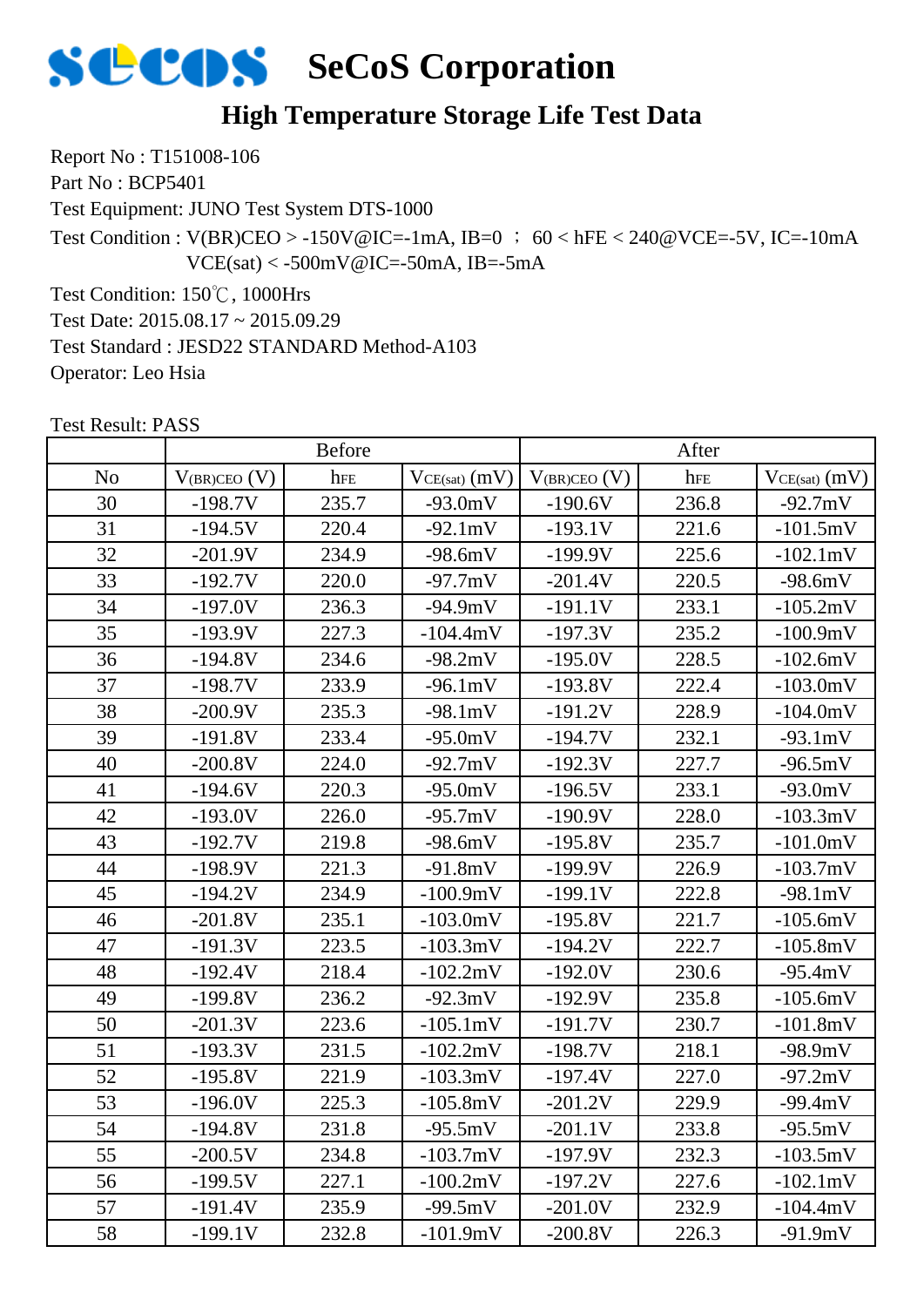

#### **High Temperature Storage Life Test Data**

Report No : T151008-106 Part No : BCP5401

Test Equipment: JUNO Test System DTS-1000

Test Condition :  $V(BR)CEO > -150V@IC = -1mA$ ,  $IB=0$  ; 60 < hFE < 240@VCE=-5V, IC=-10mA  $VCE(sat) < -500mV@IC = -50mA$ , IB=-5mA

Test Condition: 150℃, 1000Hrs

Test Date: 2015.08.17 ~ 2015.09.29

Test Standard : JESD22 STANDARD Method-A103

Operator: Leo Hsia

| LEST RESUIL FASS |                     |               |                   |                     |       |                   |
|------------------|---------------------|---------------|-------------------|---------------------|-------|-------------------|
|                  |                     | <b>Before</b> |                   |                     | After |                   |
| N <sub>o</sub>   | $V_{(BR)CEO}$ $(V)$ | hFE           | $VCE(sat)$ $(mV)$ | $V_{(BR)CEO}$ $(V)$ | hFE   | $VCE(sat)$ $(mV)$ |
| 59               | $-194.5V$           | 236.0         | $-92.4mV$         | $-192.5V$           | 231.3 | $-92.4mV$         |
| 60               | $-201.7V$           | 235.8         | $-98.1mV$         | $-194.0V$           | 235.2 | $-99.3mV$         |
| 61               | $-193.5V$           | 228.8         | $-95.0mV$         | $-199.3V$           | 220.6 | $-93.7mV$         |
| 62               | $-201.1V$           | 220.7         | $-97.5mV$         | $-197.4V$           | 230.3 | $-98.0mV$         |
| 63               | $-194.6V$           | 218.4         | $-101.6mV$        | $-201.1V$           | 220.3 | $-95.3mV$         |
| 64               | $-192.7V$           | 221.6         | $-104.7mV$        | $-192.7V$           | 223.5 | $-103.5mV$        |
| 65               | $-198.2V$           | 222.6         | $-103.5mV$        | $-199.5V$           | 230.0 | $-102.6mV$        |
| 66               | $-198.9V$           | 222.2         | $-104.1mV$        | $-196.4V$           | 229.9 | $-98.7mV$         |
| 67               | $-193.7V$           | 231.3         | $-94.3mV$         | $-195.4V$           | 236.0 | $-99.5mV$         |
| 68               | $-194.8V$           | 235.6         | $-93.1mV$         | $-199.2V$           | 234.0 | $-101.2mV$        |
| 69               | $-192.1V$           | 219.0         | $-93.7mV$         | $-201.8V$           | 234.4 | $-105.0mV$        |
| 70               | $-193.0V$           | 236.4         | $-92.2mV$         | $-193.7V$           | 227.8 | $-93.3mV$         |
| 71               | $-199.5V$           | 227.5         | $-105.0mV$        | $-193.6V$           | 225.7 | $-92.6mV$         |
| 72               | $-192.6V$           | 224.4         | $-93.4mV$         | $-201.2V$           | 224.1 | $-105.1mV$        |
| 73               | $-201.6V$           | 220.3         | $-102.2mV$        | $-201.2V$           | 230.6 | $-100.3mV$        |
| 74               | $-198.8V$           | 223.7         | $-98.3mV$         | $-195.7V$           | 232.2 | $-93.8mV$         |
| 75               | $-200.9V$           | 222.6         | $-101.7mV$        | $-200.7V$           | 233.0 | $-94.1mV$         |
| 76               | $-192.9V$           | 221.7         | $-100.2mV$        | $-191.6V$           | 232.3 | $-100.4mV$        |
| 77               | $-191.1V$           | 220.7         | $-98.6mV$         | $-194.1V$           | 223.0 | $-93.5mV$         |
|                  |                     |               |                   |                     |       |                   |

Test Result: PASS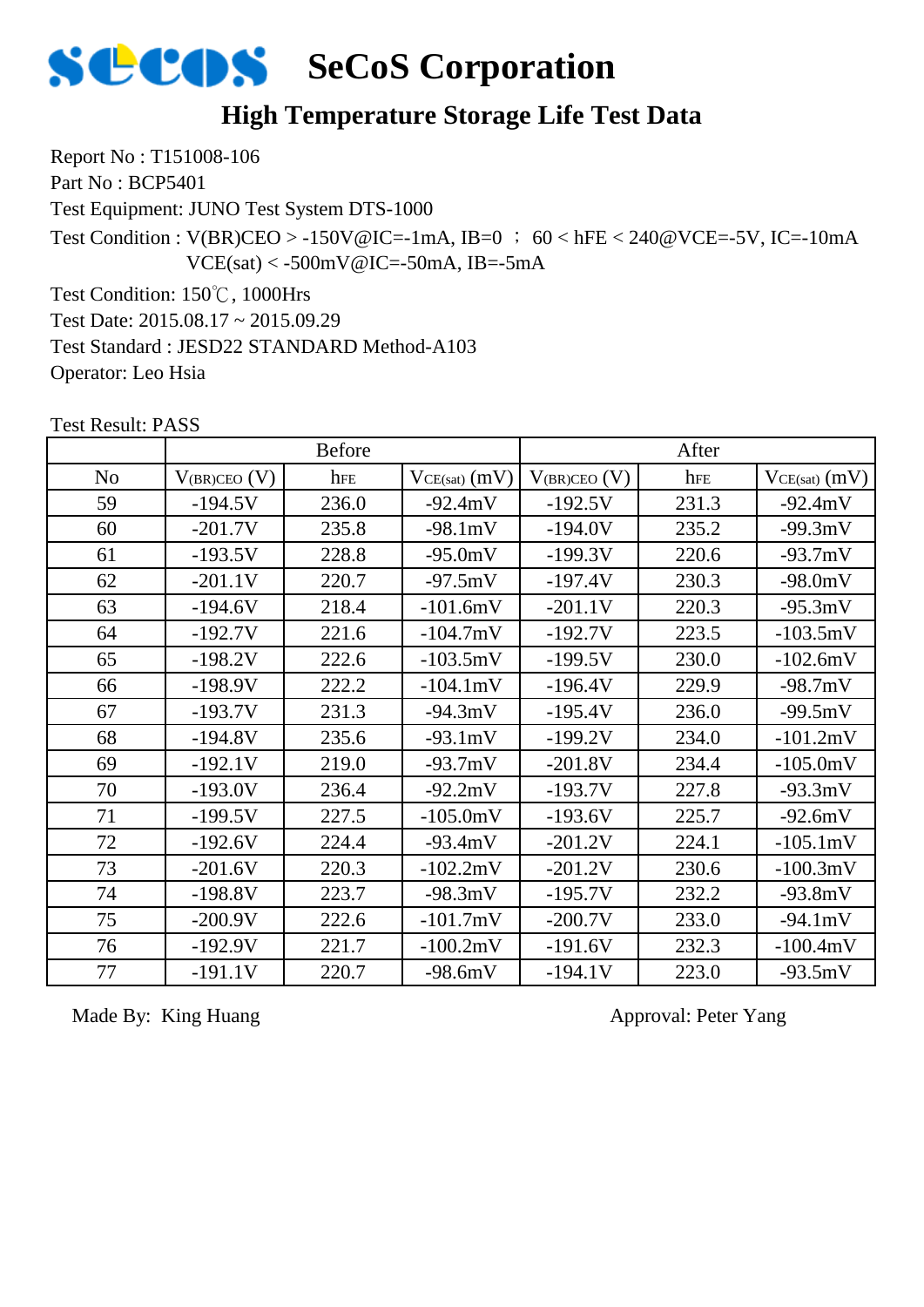

#### **Pressure Cooker Test Data**

Report No : T151008-106 Part No : BCP5401

Test Equipment: JUNO Test System DTS-1000

Test Condition :  $V(BR)CEO > -150V@IC = -1mA$ , IB=0 ; 60 < hFE < 240@VCE=-5V, IC=-10mA  $VCE(sat) < -500mV@IC = -50mA$ , IB=-5mA

Test Condition: 121℃, 100%RH, 29.7PSIG, 168Hrs Test Date: 2015.08.17 ~ 2015.08.25 Test Standard : JESD22 STANDARD Method-A102 Operator: Leo Hsia

|                | <b>Before</b>     |       |                   | After             |       |                   |
|----------------|-------------------|-------|-------------------|-------------------|-------|-------------------|
| N <sub>0</sub> | $V_{(BR)CEO} (V)$ | hFE   | $VCE(sat)$ $(mV)$ | $V_{(BR)CEO} (V)$ | hFE   | $VCE(sat)$ $(mV)$ |
| 1              | $-198.7V$         | 225.7 | $-97.5mV$         | $-194.6V$         | 224.4 | $-96.1mV$         |
| $\overline{2}$ | $-192.6V$         | 230.1 | $-99.5mV$         | $-192.2V$         | 232.2 | $-98.8mV$         |
| 3              | $-195.8V$         | 228.8 | $-105.5mV$        | $-193.1V$         | 222.9 | $-99.9mV$         |
| $\overline{4}$ | $-191.8V$         | 229.9 | $-96.3mV$         | $-195.1V$         | 220.9 | $-101.8mV$        |
| 5              | $-190.7V$         | 227.5 | $-92.8mV$         | $-195.1V$         | 232.9 | $-102.5mV$        |
| 6              | $-201.5V$         | 225.0 | $-96.6mV$         | $-198.9V$         | 230.6 | $-103.7mV$        |
| $\overline{7}$ | $-193.3V$         | 233.4 | $-101.1mV$        | $-197.4V$         | 229.9 | $-92.5mV$         |
| 8              | $-192.7V$         | 227.4 | $-104.1mV$        | $-194.5V$         | 223.5 | $-105.5mV$        |
| 9              | $-194.9V$         | 224.0 | $-97.6mV$         | $-193.3V$         | 220.4 | $-94.7mV$         |
| 10             | $-199.4V$         | 229.5 | $-92.1mV$         | $-192.4V$         | 218.8 | $-100.8mV$        |
| 11             | $-195.1V$         | 219.6 | $-92.3mV$         | $-193.0V$         | 220.3 | $-98.7mV$         |
| 12             | $-196.7V$         | 226.0 | $-99.0mV$         | $-200.7V$         | 219.5 | $-96.7mV$         |
| 13             | $-191.4V$         | 231.9 | $-105.0mV$        | $-192.7V$         | 221.4 | $-97.9mV$         |
| 14             | $-198.5V$         | 226.2 | $-103.6mV$        | $-201.0V$         | 221.1 | $-93.0mV$         |
| 15             | $-192.3V$         | 235.5 | $-94.5mV$         | $-196.0V$         | 225.4 | $-103.3mV$        |
| 16             | $-199.7V$         | 221.4 | $-99.7mV$         | $-194.1V$         | 225.4 | $-95.2mV$         |
| 17             | $-198.4V$         | 232.2 | $-93.8mV$         | $-201.2V$         | 235.2 | $-96.3mV$         |
| 18             | $-193.2V$         | 225.7 | $-101.6mV$        | $-193.1V$         | 221.4 | $-105.0mV$        |
| 19             | $-199.4V$         | 227.2 | $-99.5mV$         | $-199.7V$         | 221.6 | $-96.4mV$         |
| 20             | $-198.1V$         | 226.9 | $-98.4mV$         | $-200.9V$         | 230.0 | $-104.2mV$        |
| 21             | $-194.2V$         | 220.8 | $-102.2mV$        | $-199.7V$         | 232.0 | $-98.8mV$         |
| 22             | $-195.1V$         | 228.7 | $-96.4mV$         | $-201.5V$         | 226.5 | $-102.6mV$        |
| 23             | $-192.8V$         | 226.3 | $-93.9mV$         | $-196.0V$         | 235.1 | $-94.0mV$         |
| 24             | $-197.6V$         | 234.0 | $-92.8mV$         | $-193.9V$         | 226.1 | $-103.5mV$        |
| $25\,$         | $-192.1V$         | 221.0 | $-95.7$ mV        | $-192.5V$         | 232.0 | $-98.3mV$         |
| 26             | $-201.6V$         | 234.1 | $-98.9mV$         | $-192.5V$         | 231.6 | $-96.1mV$         |
| 27             | $-200.8V$         | 220.3 | $-99.4mV$         | $-200.3V$         | 218.3 | $-100.0mV$        |
| 28             | $-199.1V$         | 236.8 | $-104.3mV$        | $-196.8V$         | 225.4 | $-96.0mV$         |
| 29             | $-196.9V$         | 227.5 | $-97.2mV$         | $-193.3V$         | 231.7 | $-93.5mV$         |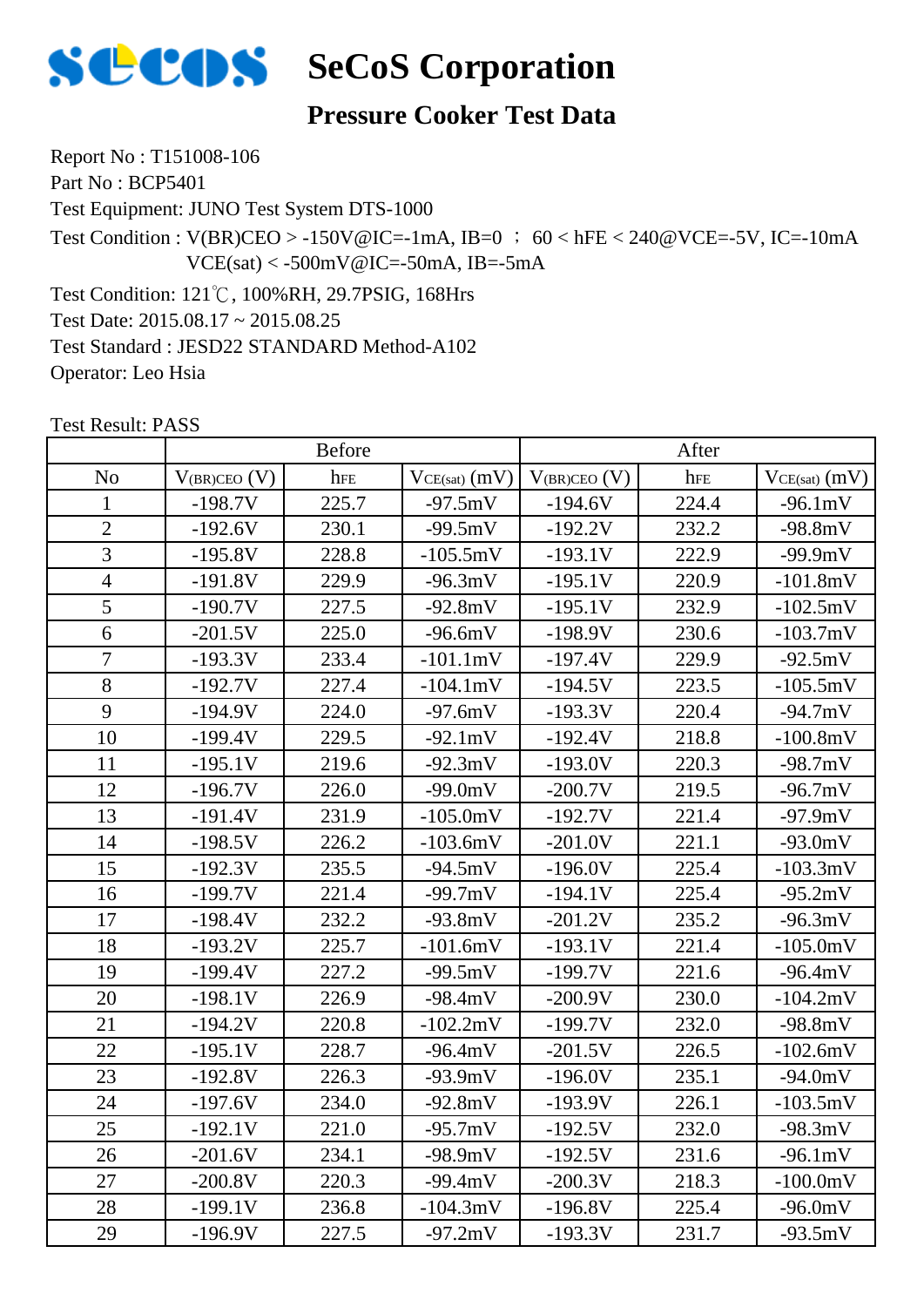

#### **Pressure Cooker Test Data**

Report No : T151008-106 Part No : BCP5401

Test Equipment: JUNO Test System DTS-1000

Test Condition :  $V(BR)CEO > -150V@IC = -1mA$ , IB=0 ; 60 < hFE < 240@VCE=-5V, IC=-10mA  $VCE(sat) < -500mV@IC = -50mA$ , IB=-5mA

Test Condition: 121℃, 100%RH, 29.7PSIG, 168Hrs Test Date: 2015.08.17 ~ 2015.08.25 Test Standard : JESD22 STANDARD Method-A102 Operator: Leo Hsia

|                |                     | <b>Before</b> |                   |                   | After |                   |  |
|----------------|---------------------|---------------|-------------------|-------------------|-------|-------------------|--|
| N <sub>o</sub> | $V_{(BR)CEO}$ $(V)$ | hFE           | $VCE(sat)$ $(mV)$ | $V_{(BR)CEO}$ (V) | hFE   | $VCE(sat)$ $(mV)$ |  |
| 30             | $-191.4V$           | 223.3         | $-99.9mV$         | $-198.5V$         | 220.9 | $-103.4mV$        |  |
| 31             | $-194.8V$           | 232.7         | $-99.1mV$         | $-197.6V$         | 219.9 | $-99.2mV$         |  |
| 32             | $-200.4V$           | 220.0         | $-92.5mV$         | $-199.9V$         | 220.9 | $-92.4mV$         |  |
| 33             | $-199.5V$           | 231.4         | $-102.2mV$        | $-193.6V$         | 230.4 | $-102.0mV$        |  |
| 34             | $-190.6V$           | 219.4         | $-105.8mV$        | $-198.5V$         | 219.4 | $-93.3mV$         |  |
| 35             | $-199.8V$           | 228.3         | $-97.2mV$         | $-191.2V$         | 229.3 | $-100.1mV$        |  |
| 36             | $-194.9V$           | 226.1         | $-103.4mV$        | $-197.4V$         | 236.6 | $-95.1mV$         |  |
| 37             | $-193.5V$           | 223.2         | $-104.0mV$        | $-195.2V$         | 229.5 | $-104.2mV$        |  |
| 38             | $-200.2V$           | 231.0         | $-94.0mV$         | $-194.9V$         | 227.9 | $-105.2mV$        |  |
| 39             | $-195.8V$           | 230.5         | $-96.6mV$         | $-194.6V$         | 234.2 | $-96.7mV$         |  |
| 40             | $-201.3V$           | 229.6         | $-101.8mV$        | $-194.0V$         | 230.0 | $-102.6mV$        |  |
| 41             | $-193.4V$           | 224.7         | $-96.8mV$         | $-198.7V$         | 221.4 | $-98.5mV$         |  |
| 42             | $-197.8V$           | 227.8         | $-99.6mV$         | $-194.8V$         | 225.2 | $-103.7mV$        |  |
| 43             | $-194.3V$           | 236.4         | $-95.8mV$         | $-199.6V$         | 228.4 | $-92.6mV$         |  |
| 44             | $-195.6V$           | 223.1         | $-104.3mV$        | $-194.0V$         | 236.4 | $-97.3mV$         |  |
| 45             | $-199.4V$           | 229.2         | $-101.0mV$        | $-199.8V$         | 218.3 | $-100.5mV$        |  |
| 46             | $-190.9V$           | 219.7         | $-95.7mV$         | $-195.2V$         | 228.4 | $-97.7mV$         |  |
| 47             | $-199.6V$           | 234.9         | $-102.2mV$        | $-197.7V$         | 231.3 | $-102.8mV$        |  |
| 48             | $-198.7V$           | 226.7         | $-93.1mV$         | $-200.8V$         | 235.3 | $-105.8mV$        |  |
| 49             | $-200.2V$           | 219.1         | $-99.0mV$         | $-197.2V$         | 225.8 | $-92.2mV$         |  |
| 50             | $-201.7V$           | 221.8         | $-105.7mV$        | $-200.6V$         | 219.2 | $-95.8mV$         |  |
| 51             | $-191.4V$           | 221.3         | $-92.9mV$         | $-198.9V$         | 226.8 | $-103.0mV$        |  |
| 52             | $-199.7V$           | 230.5         | $-101.3mV$        | $-195.9V$         | 218.9 | $-102.6mV$        |  |
| 53             | $-193.8V$           | 234.7         | $-92.2mV$         | $-192.0V$         | 220.6 | $-94.7mV$         |  |
| 54             | -190.9V             | 232.7         | -92.5mV           | $-198.1V$         | 219.0 | -95.1mV           |  |
| 55             | $-200.5V$           | 223.8         | $-97.7mV$         | $-196.6V$         | 234.0 | $-105.2mV$        |  |
| 56             | $-199.6V$           | 230.6         | $-103.1mV$        | $-193.5V$         | 218.7 | $-95.3mV$         |  |
| 57             | $-192.0V$           | 233.6         | $-99.8mV$         | $-194.0V$         | 236.2 | $-103.9mV$        |  |
| 58             | $-192.0V$           | 225.9         | $-91.9mV$         | $-193.3V$         | 224.3 | $-105.3mV$        |  |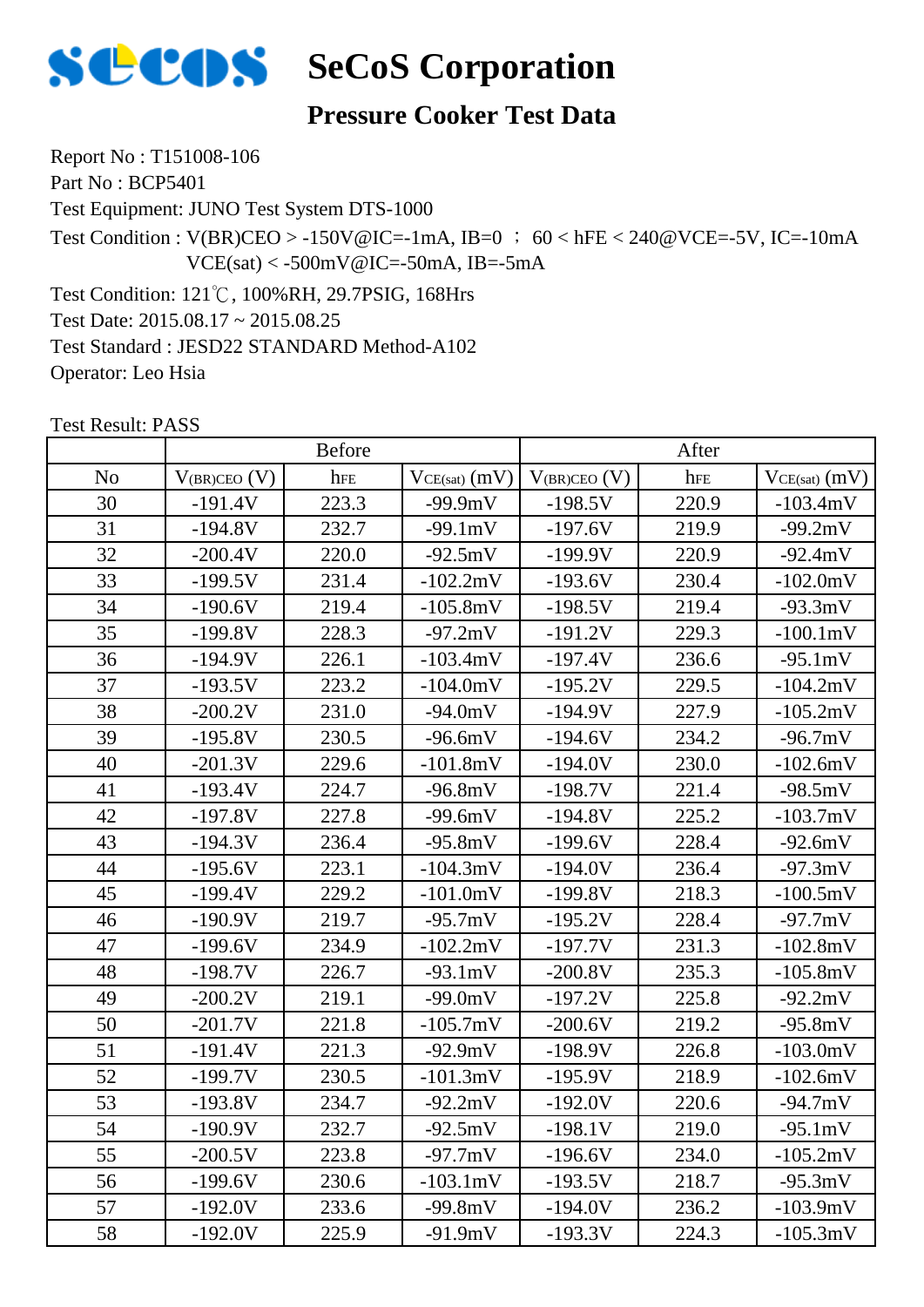

## **Pressure Cooker Test Data**

Report No : T151008-106 Part No : BCP5401

Test Equipment: JUNO Test System DTS-1000

Test Condition :  $V(BR)CEO > -150V@IC = -1mA$ , IB=0 ; 60 < hFE < 240@VCE=-5V, IC=-10mA  $VCE(sat) < -500mV@IC = -50mA$ , IB=-5mA

Test Condition: 121℃, 100%RH, 29.7PSIG, 168Hrs Test Date: 2015.08.17 ~ 2015.08.25 Test Standard : JESD22 STANDARD Method-A102 Operator: Leo Hsia

Test Result: PASS

|                |                   | <b>Before</b> |                   |                   | After |                   |
|----------------|-------------------|---------------|-------------------|-------------------|-------|-------------------|
| N <sub>o</sub> | $V_{(BR)CEO} (V)$ | hFE           | $VCE(sat)$ $(mV)$ | $V_{(BR)CEO} (V)$ | hFE   | $VCE(sat)$ $(mV)$ |
| 59             | $-194.7V$         | 236.4         | $-101.8mV$        | $-191.3V$         | 230.4 | $-104.2mV$        |
| 60             | $-194.9V$         | 232.1         | $-105.0mV$        | $-195.0V$         | 224.5 | $-101.6mV$        |
| 61             | $-201.3V$         | 221.3         | $-95.3mV$         | $-192.5V$         | 223.7 | $-96.7mV$         |
| 62             | $-192.9V$         | 236.5         | $-99.7mV$         | $-200.5V$         | 219.0 | $-103.4mV$        |
| 63             | $-197.8V$         | 219.0         | $-92.6mV$         | $-196.8V$         | 225.8 | $-93.9mV$         |
| 64             | $-191.0V$         | 224.3         | $-93.5mV$         | $-193.2V$         | 234.0 | $-105.1mV$        |
| 65             | $-194.0V$         | 221.4         | $-91.8mV$         | $-197.7V$         | 229.6 | $-103.4mV$        |
| 66             | $-200.0V$         | 235.4         | $-94.4mV$         | $-199.1V$         | 228.8 | $-100.2mV$        |
| 67             | $-199.2V$         | 229.2         | $-98.4mV$         | $-191.9V$         | 218.9 | $-99.0mV$         |
| 68             | $-199.3V$         | 235.0         | $-100.3mV$        | $-196.2V$         | 234.2 | $-96.4mV$         |
| 69             | $-201.1V$         | 235.9         | $-105.1mV$        | $-194.8V$         | 222.2 | $-101.5mV$        |
| 70             | $-192.8V$         | 232.6         | $-94.9mV$         | $-192.7V$         | 224.6 | $-104.0mV$        |
| 71             | $-197.1V$         | 231.0         | $-93.8mV$         | $-191.6V$         | 220.9 | $-105.5mV$        |
| 72             | $-193.0V$         | 222.9         | $-93.4mV$         | $-196.8V$         | 222.9 | $-92.2mV$         |
| 73             | $-195.7V$         | 220.2         | $-103.4mV$        | $-200.7V$         | 225.5 | $-97.2mV$         |
| 74             | $-199.7V$         | 227.3         | $-92.0mV$         | $-196.8V$         | 224.0 | $-103.6mV$        |
| 75             | $-193.1V$         | 232.7         | $-104.4mV$        | $-199.6V$         | 235.0 | $-92.2mV$         |
| 76             | $-198.3V$         | 227.9         | $-104.3mV$        | $-191.8V$         | 225.0 | $-100.5mV$        |
| 77             | $-194.9V$         | 230.8         | $-103.4mV$        | $-194.0V$         | 227.2 | $-102.3mV$        |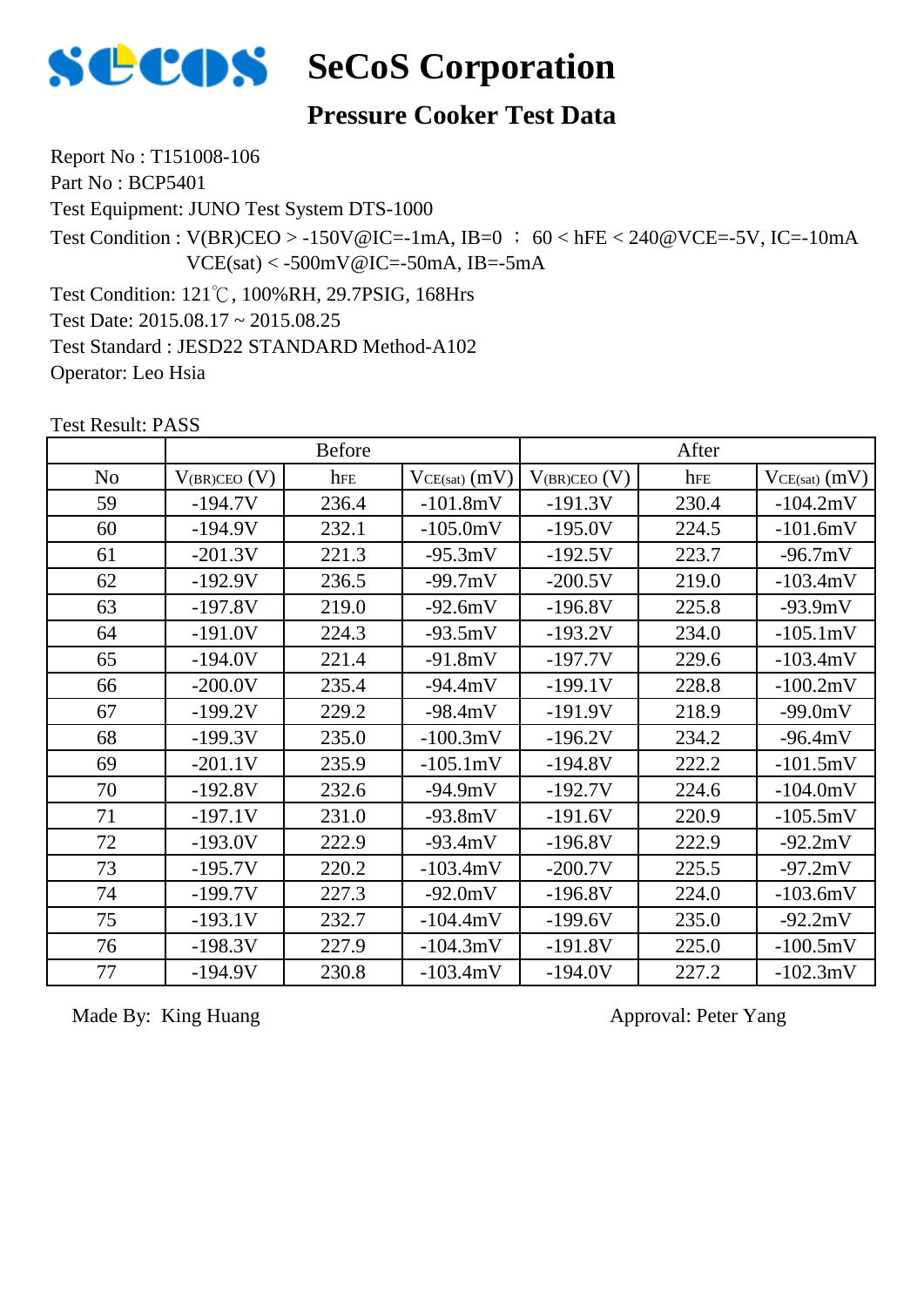

#### **Temperature Cycle Test Data**

Report No : T151008-106 Part No : BCP5401

Test Equipment: JUNO Test System DTS-1000

Test Condition :  $V(BR)CEO > -150V@IC = -1mA$ ,  $IB=0$  ; 60 < hFE < 240@VCE=-5V, IC=-10mA  $VCE(sat) < -500mV@IC = -50mA$ , IB=-5mA

Test Condition: -55℃/30min, 150℃/30min, for1000 Cycle Test Date: 2015.08.17 ~ 2015.10.08 Test Standard : JESD22 STANDARD Method-A104

Operator: Leo Hsia

|                |                   | <b>Before</b> |                   |                   | After |                   |
|----------------|-------------------|---------------|-------------------|-------------------|-------|-------------------|
| N <sub>o</sub> | $V_{(BR)CEO}$ (V) | hFE           | $VCE(sat)$ $(mV)$ | $V_{(BR)CEO} (V)$ | hFE   | $VCE(sat)$ $(mV)$ |
| $\mathbf{1}$   | $-198.4V$         | 219.3         | $-96.7mV$         | $-200.9V$         | 228.9 | $-94.0mV$         |
| $\overline{2}$ | $-195.3V$         | 233.6         | $-104.0mV$        | $-191.2V$         | 232.6 | $-96.5mV$         |
| 3              | $-199.5V$         | 223.9         | $-96.6mV$         | $-191.7V$         | 232.5 | $-100.6mV$        |
| $\overline{4}$ | $-196.6V$         | 229.6         | $-96.8mV$         | $-194.0V$         | 235.3 | $-102.0mV$        |
| 5              | $-192.5V$         | 225.0         | $-99.2mV$         | $-194.1V$         | 224.9 | $-101.2mV$        |
| 6              | $-195.9V$         | 221.2         | $-93.7mV$         | $-191.1V$         | 221.2 | $-99.4mV$         |
| $\overline{7}$ | $-192.5V$         | 224.0         | $-99.2mV$         | $-200.8V$         | 220.9 | $-96.4mV$         |
| 8              | $-192.6V$         | 229.3         | $-93.1mV$         | $-191.8V$         | 234.0 | $-95.7mV$         |
| 9              | $-192.7V$         | 229.3         | $-91.9mV$         | $-199.2V$         | 222.1 | $-93.9mV$         |
| 10             | $-199.3V$         | 219.2         | $-91.8mV$         | $-191.0V$         | 227.6 | $-92.9mV$         |
| 11             | $-196.6V$         | 229.9         | $-103.0mV$        | $-192.0V$         | 218.9 | $-103.5mV$        |
| 12             | $-194.2V$         | 230.8         | $-94.2mV$         | $-200.2V$         | 221.7 | $-99.9mV$         |
| 13             | $-195.1V$         | 222.8         | $-103.8mV$        | $-199.5V$         | 224.7 | $-94.0mV$         |
| 14             | $-193.9V$         | 228.8         | $-101.1mV$        | $-191.9V$         | 227.5 | $-92.8mV$         |
| 15             | $-190.9V$         | 220.8         | $-98.4mV$         | $-196.0V$         | 229.5 | $-102.9mV$        |
| 16             | $-191.8V$         | 218.7         | $-102.3mV$        | $-197.2V$         | 231.7 | $-104.1mV$        |
| 17             | $-193.8V$         | 233.0         | $-102.6mV$        | $-194.0V$         | 223.3 | $-93.4mV$         |
| 18             | $-200.5V$         | 223.9         | $-102.2mV$        | $-198.1V$         | 219.7 | $-95.3mV$         |
| 19             | $-191.7V$         | 227.0         | $-92.5mV$         | $-198.5V$         | 218.8 | $-100.0mV$        |
| 20             | $-192.2V$         | 235.1         | $-92.6mV$         | $-197.0V$         | 236.7 | $-102.9mV$        |
| 21             | $-200.1V$         | 229.1         | $-98.6mV$         | $-196.9V$         | 223.8 | $-92.3mV$         |
| 22             | $-201.4V$         | 230.6         | $-105.6mV$        | $-192.8V$         | 234.7 | $-99.2mV$         |
| 23             | $-191.6V$         | 222.9         | $-92.2mV$         | $-200.9V$         | 230.9 | $-105.4mV$        |
| 24             | $-199.0V$         | 218.9         | $-98.3mV$         | $-200.2V$         | 232.9 | $-104.8mV$        |
| 25             | $-194.1V$         | 221.3         | $-95.0mV$         | $-196.7V$         | 220.4 | $-94.9mV$         |
| 26             | $-198.0V$         | 220.9         | $-103.7mV$        | $-195.1V$         | 233.1 | $-102.0mV$        |
| 27             | $-191.9V$         | 222.0         | $-104.1mV$        | $-196.0V$         | 232.4 | $-93.1mV$         |
| 28             | $-201.7V$         | 221.8         | $-99.6mV$         | $-192.9V$         | 229.1 | $-97.1mV$         |
| 29             | $-195.9V$         | 227.3         | $-105.3mV$        | $-192.8V$         | 234.3 | $-102.4mV$        |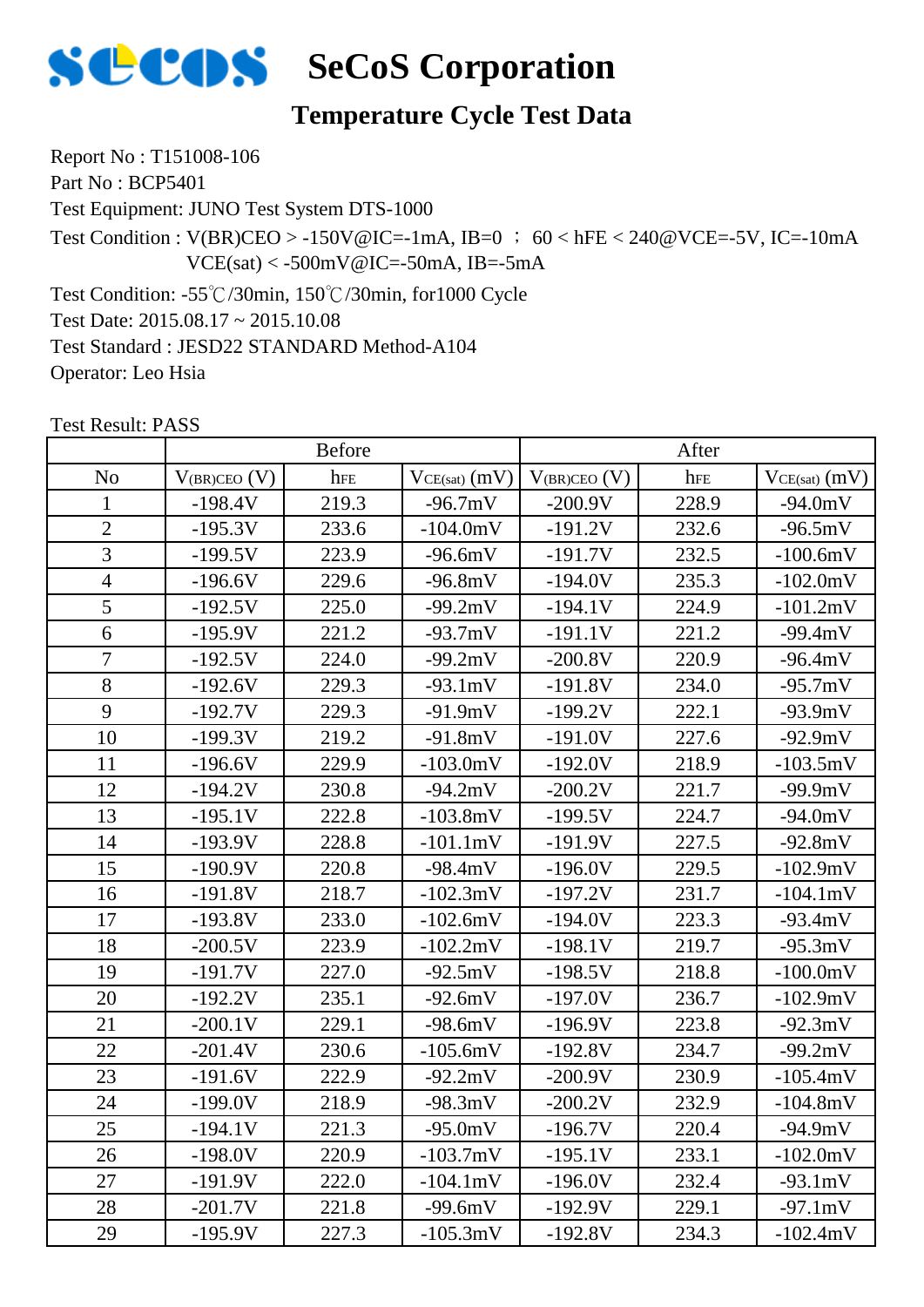

#### **Temperature Cycle Test Data**

Report No : T151008-106 Part No : BCP5401

Test Equipment: JUNO Test System DTS-1000

Test Condition :  $V(BR)CEO > -150V@IC = -1mA$ ,  $IB=0$  ; 60 < hFE < 240@VCE=-5V, IC=-10mA  $VCE(sat) < -500mV@IC = -50mA$ , IB=-5mA

Test Condition: -55℃/30min, 150℃/30min, for1000 Cycle Test Date: 2015.08.17 ~ 2015.10.08 Test Standard : JESD22 STANDARD Method-A104 Operator: Leo Hsia

|                |                     | <b>Before</b><br>After |                 |                     |       |                   |
|----------------|---------------------|------------------------|-----------------|---------------------|-------|-------------------|
| N <sub>o</sub> | $V_{(BR)CEO}$ $(V)$ | hFE                    | $VCE(sat)$ (mV) | $V_{(BR)CEO}$ $(V)$ | hFE   | $VCE(sat)$ $(mV)$ |
| 30             | $-191.6V$           | 225.4                  | $-94.6mV$       | $-195.3V$           | 219.5 | $-99.4mV$         |
| 31             | $-192.9V$           | 227.3                  | $-97.2mV$       | $-199.6V$           | 232.9 | $-102.1mV$        |
| 32             | $-194.7V$           | 233.9                  | $-96.3mV$       | $-197.8V$           | 220.3 | $-105.1mV$        |
| 33             | $-199.9V$           | 220.8                  | $-98.8mV$       | $-193.9V$           | 235.5 | $-92.8mV$         |
| 34             | $-200.9V$           | 228.4                  | $-93.1mV$       | $-198.2V$           | 221.9 | $-100.3mV$        |
| 35             | $-201.7V$           | 231.2                  | $-97.2mV$       | $-199.0V$           | 236.1 | $-97.0mV$         |
| 36             | $-201.1V$           | 223.2                  | $-105.1mV$      | $-201.2V$           | 230.0 | $-103.6mV$        |
| 37             | $-199.1V$           | 222.9                  | $-104.0mV$      | $-197.0V$           | 227.0 | $-95.8mV$         |
| 38             | $-200.9V$           | 235.0                  | $-99.4mV$       | $-198.8V$           | 223.6 | $-97.1mV$         |
| 39             | $-200.8V$           | 232.1                  | $-105.6mV$      | $-196.7V$           | 233.8 | $-102.5mV$        |
| 40             | $-201.5V$           | 229.8                  | $-105.4mV$      | $-200.3V$           | 222.5 | $-97.8mV$         |
| 41             | $-198.0V$           | 228.7                  | $-98.0mV$       | $-197.1V$           | 232.4 | $-104.1mV$        |
| 42             | $-196.1V$           | 230.3                  | $-102.9mV$      | $-194.1V$           | 230.3 | $-103.2mV$        |
| 43             | $-191.7V$           | 219.1                  | $-96.3mV$       | $-201.4V$           | 228.6 | $-100.7mV$        |
| 44             | $-200.1V$           | 222.4                  | $-93.8mV$       | $-193.4V$           | 220.4 | $-95.3mV$         |
| 45             | $-196.5V$           | 225.7                  | $-102.7mV$      | $-194.7V$           | 228.8 | $-94.8mV$         |
| 46             | $-192.8V$           | 233.7                  | $-100.0mV$      | $-190.7V$           | 226.3 | $-100.7$ mV       |
| 47             | $-194.6V$           | 235.7                  | $-92.3mV$       | $-192.8V$           | 223.5 | $-104.7mV$        |
| 48             | $-198.8V$           | 235.5                  | $-92.3mV$       | $-197.5V$           | 236.1 | $-96.1mV$         |
| 49             | $-201.9V$           | 224.7                  | $-92.1mV$       | $-199.1V$           | 218.6 | $-99.1mV$         |
| 50             | $-193.1V$           | 231.2                  | $-99.1mV$       | $-198.8V$           | 231.4 | $-97.5mV$         |
| 51             | $-195.4V$           | 231.7                  | $-98.2mV$       | $-198.8V$           | 233.9 | $-101.9mV$        |
| 52             | $-194.5V$           | 229.5                  | $-92.7mV$       | $-194.6V$           | 236.5 | $-97.1mV$         |
| 53             | $-199.2V$           | 230.5                  | $-92.0mV$       | $-195.9V$           | 218.2 | $-96.2mV$         |
| 54             | -196.7V             | 231.6                  | $-103.3mV$      | $-193.2V$           | 229.6 | -97.5mV           |
| 55             | $-199.6V$           | 222.3                  | $-101.7mV$      | $-192.0V$           | 230.9 | $-97.8mV$         |
| 56             | $-190.9V$           | 222.9                  | $-100.7mV$      | $-193.0V$           | 224.0 | $-98.9mV$         |
| 57             | $-199.7V$           | 228.2                  | $-92.7mV$       | $-198.0V$           | 226.8 | $-98.6mV$         |
| 58             | $-198.5V$           | 235.6                  | $-100.5mV$      | $-199.9V$           | 233.5 | $-98.7mV$         |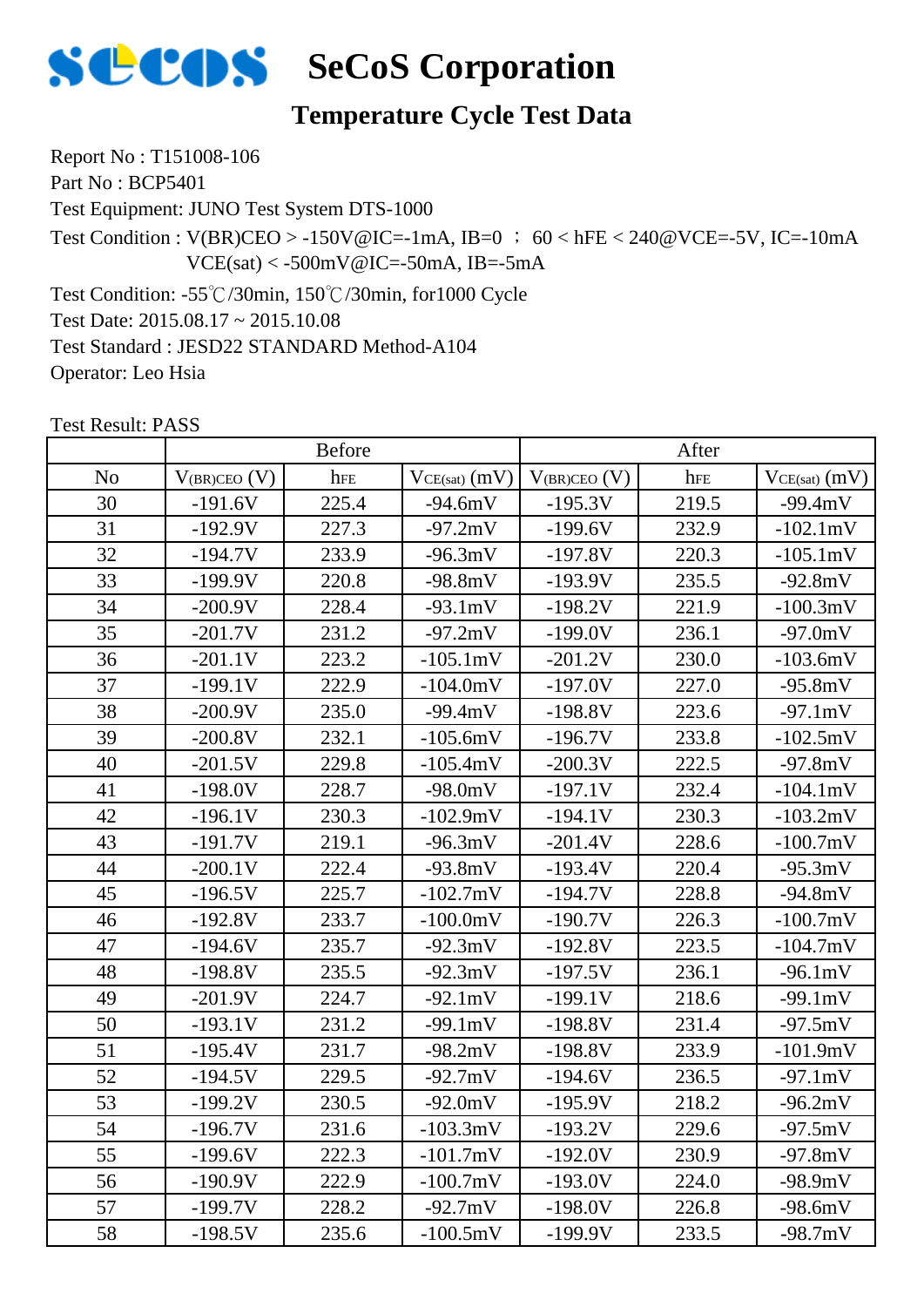

#### **Temperature Cycle Test Data**

Report No : T151008-106 Part No : BCP5401

Test Equipment: JUNO Test System DTS-1000

Test Condition :  $V(BR)CEO > -150V@IC = -1mA$ ,  $IB=0$  ; 60 < hFE < 240@VCE=-5V, IC=-10mA  $VCE(sat) < -500mV@IC = -50mA$ , IB=-5mA

Test Condition: -55℃/30min, 150℃/30min, for1000 Cycle Test Date: 2015.08.17 ~ 2015.10.08 Test Standard : JESD22 STANDARD Method-A104 Operator: Leo Hsia

Test Result: PASS

|                | <b>Before</b>     |       |                   | After             |       |                   |  |
|----------------|-------------------|-------|-------------------|-------------------|-------|-------------------|--|
| N <sub>o</sub> | $V_{(BR)CEO} (V)$ | hFE   | $VCE(sat)$ $(mV)$ | $V_{(BR)CEO} (V)$ | hFE   | $VCE(sat)$ $(mV)$ |  |
| 59             | $-198.3V$         | 224.8 | $-96.4mV$         | $-201.3V$         | 232.8 | $-102.3mV$        |  |
| 60             | $-198.7V$         | 224.3 | $-104.9mV$        | $-196.6V$         | 222.0 | $-97.5mV$         |  |
| 61             | $-192.0V$         | 220.7 | $-104.5mV$        | $-195.3V$         | 219.0 | $-101.6mV$        |  |
| 62             | $-199.1V$         | 225.7 | $-97.8mV$         | $-200.1V$         | 223.7 | $-99.3mV$         |  |
| 63             | $-198.3V$         | 225.5 | $-95.5mV$         | $-195.5V$         | 230.5 | $-104.1mV$        |  |
| 64             | $-199.0V$         | 223.8 | $-105.5mV$        | $-196.1V$         | 235.3 | $-100.5mV$        |  |
| 65             | $-199.5V$         | 218.6 | $-104.0mV$        | $-194.5V$         | 223.1 | $-92.8mV$         |  |
| 66             | $-191.8V$         | 226.6 | $-102.7mV$        | $-199.7V$         | 234.3 | $-98.6mV$         |  |
| 67             | $-201.5V$         | 229.6 | $-98.7mV$         | $-191.1V$         | 235.7 | $-95.0mV$         |  |
| 68             | $-198.1V$         | 222.5 | $-96.7mV$         | $-192.8V$         | 219.5 | $-95.6mV$         |  |
| 69             | $-196.9V$         | 222.7 | $-98.2mV$         | $-195.2V$         | 229.8 | $-94.1mV$         |  |
| 70             | $-196.3V$         | 231.2 | $-97.2mV$         | $-196.1V$         | 224.6 | $-93.1mV$         |  |
| 71             | $-197.8V$         | 226.2 | $-98.4mV$         | $-191.3V$         | 235.5 | $-101.4mV$        |  |
| 72             | $-194.0V$         | 221.3 | $-105.3mV$        | $-196.0V$         | 227.4 | $-104.7mV$        |  |
| 73             | $-196.7V$         | 222.4 | $-105.4mV$        | $-191.2V$         | 235.4 | $-100.0mV$        |  |
| 74             | $-196.7V$         | 232.6 | $-104.1mV$        | $-200.8V$         | 220.3 | $-95.4mV$         |  |
| 75             | $-195.8V$         | 226.1 | $-96.3mV$         | $-193.9V$         | 235.5 | $-99.6mV$         |  |
| 76             | $-198.5V$         | 230.8 | $-102.8mV$        | $-197.8V$         | 231.0 | $-92.9mV$         |  |
| 77             | $-192.2V$         | 233.7 | $-96.8mV$         | $-199.8V$         | 234.6 | $-99.7mV$         |  |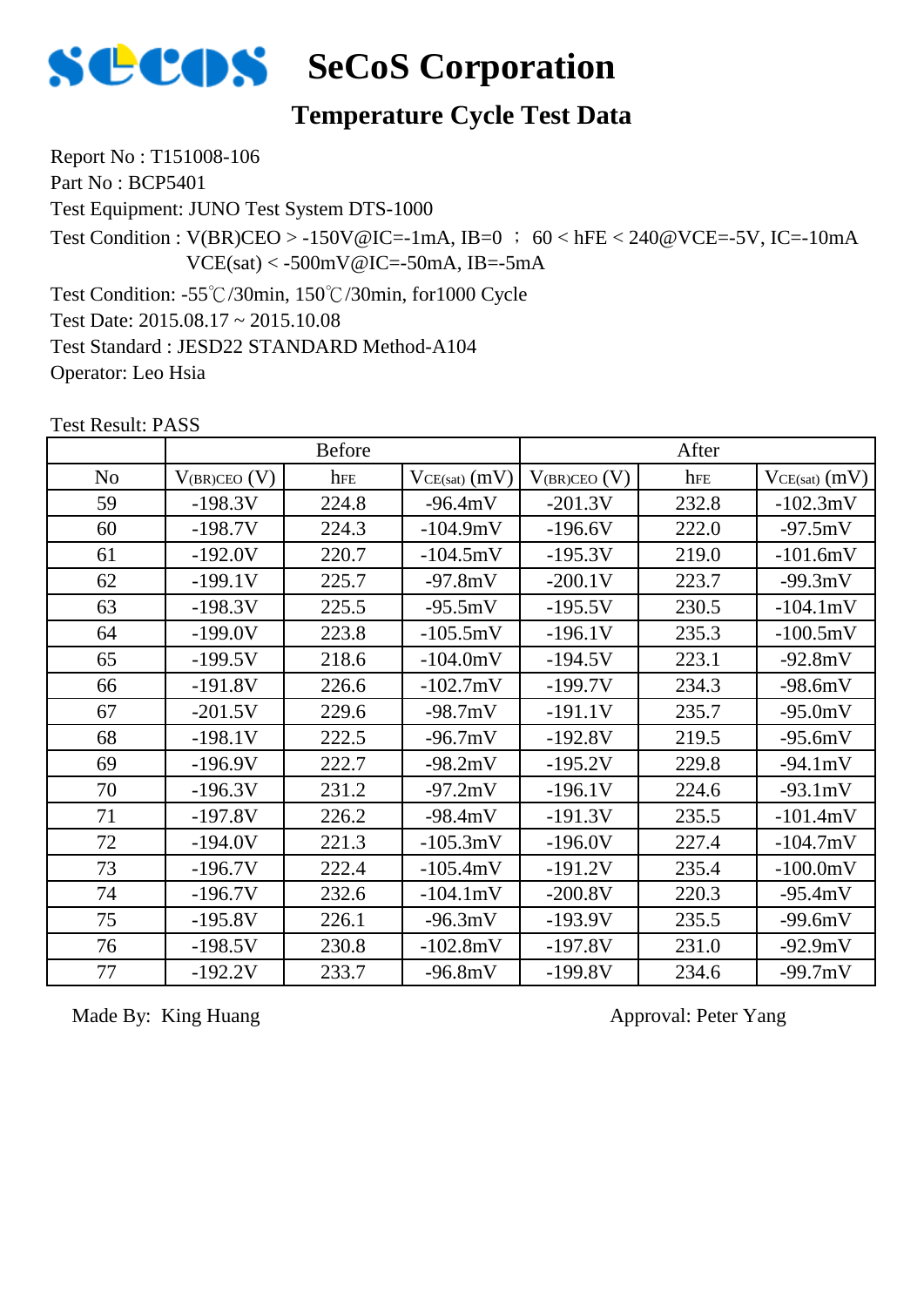

## **High Temperature High Humidity Test Data**

Report No : T151008-106 Part No : BCP5401

Test Equipment: JUNO Test System DTS-1000

Test Condition :  $V(BR)CEO > -150V@IC = -1mA$ ,  $IB=0$  ; 60 < hFE < 240@VCE=-5V, IC=-10mA  $VCE(sat) < -500mV@IC = -50mA$ , IB=-5mA

Test Condition: 85±2℃, 85±5%RH, 1000Hrs Test Date: 2015.08.25 ~ 2015.10.06 Test Standard : JESD22 STANDARD Method-A101 Operator: Leo Hsia

|                | <b>Before</b>     |       |                   | After             |       |                   |  |
|----------------|-------------------|-------|-------------------|-------------------|-------|-------------------|--|
| N <sub>o</sub> | $V_{(BR)CEO} (V)$ | hFE   | $VCE(sat)$ $(mV)$ | $V_{(BR)CEO} (V)$ | hFE   | $VCE(sat)$ $(mV)$ |  |
| 1              | $-192.2V$         | 218.8 | $-98.3mV$         | $-198.5V$         | 227.6 | $-98.2mV$         |  |
| $\overline{2}$ | $-195.1V$         | 232.7 | $-101.9mV$        | $-195.0V$         | 230.1 | $-92.5mV$         |  |
| 3              | $-193.7V$         | 220.6 | $-104.3mV$        | $-199.5V$         | 230.7 | $-105.0mV$        |  |
| $\overline{4}$ | $-193.9V$         | 234.1 | $-97.3mV$         | $-197.4V$         | 220.6 | $-100.0$ m $V$    |  |
| 5              | $-191.0V$         | 225.5 | $-102.9mV$        | $-197.4V$         | 236.6 | $-94.0mV$         |  |
| 6              | $-197.4V$         | 220.8 | $-102.5mV$        | $-193.4V$         | 227.6 | $-96.6mV$         |  |
| $\overline{7}$ | $-192.3V$         | 230.5 | $-99.7mV$         | $-191.5V$         | 223.3 | $-94.9mV$         |  |
| 8              | $-196.4V$         | 236.7 | $-102.2mV$        | $-201.8V$         | 227.3 | $-97.7mV$         |  |
| 9              | $-195.0V$         | 230.3 | $-103.8mV$        | $-196.8V$         | 222.5 | $-92.4mV$         |  |
| 10             | $-200.0V$         | 234.2 | $-103.5mV$        | $-198.0V$         | 227.0 | $-97.5mV$         |  |
| 11             | $-200.5V$         | 226.9 | $-92.9mV$         | $-191.8V$         | 229.8 | $-99.3mV$         |  |
| 12             | $-198.2V$         | 225.2 | $-92.0mV$         | $-195.4V$         | 228.4 | $-92.0mV$         |  |
| 13             | $-195.3V$         | 218.4 | $-102.6mV$        | $-197.5V$         | 229.4 | $-97.2mV$         |  |
| 14             | $-190.8V$         | 229.2 | $-102.8mV$        | $-195.4V$         | 233.3 | $-103.7mV$        |  |
| 15             | $-200.0V$         | 235.5 | $-95.8mV$         | $-194.3V$         | 235.3 | $-95.7mV$         |  |
| 16             | $-199.8V$         | 228.8 | $-97.8mV$         | $-196.0V$         | 219.2 | $-100.8mV$        |  |
| 17             | $-190.9V$         | 227.3 | $-99.7mV$         | $-197.8V$         | 224.7 | $-95.4mV$         |  |
| 18             | $-192.0V$         | 219.6 | $-102.5mV$        | $-192.8V$         | 228.0 | $-94.2mV$         |  |
| 19             | $-197.0V$         | 224.3 | $-105.1mV$        | $-198.4V$         | 221.4 | $-100.7mV$        |  |
| 20             | $-200.0V$         | 231.7 | $-92.4mV$         | $-200.4V$         | 219.7 | $-93.0mV$         |  |
| 21             | $-200.1V$         | 225.0 | $-93.4mV$         | $-193.6V$         | 224.7 | $-105.6mV$        |  |
| 22             | $-192.1V$         | 225.9 | $-101.7mV$        | $-191.0V$         | 220.9 | $-96.1mV$         |  |
| 23             | $-194.4V$         | 234.2 | $-105.7mV$        | $-199.1V$         | 218.4 | $-96.3mV$         |  |
| 24             | $-194.2V$         | 218.4 | $-94.0mV$         | $-201.8V$         | 231.1 | $-100.5mV$        |  |
| 25             | $-195.8V$         | 223.8 | $-105.4mV$        | $-195.8V$         | 223.1 | -98.8mV           |  |
| 26             | $-190.7V$         | 230.9 | $-94.7mV$         | $-201.0V$         | 218.8 | $-99.2mV$         |  |
| 27             | $-200.6V$         | 224.9 | $-93.2mV$         | $-195.1V$         | 223.9 | $-93.1mV$         |  |
| 28             | $-197.6V$         | 232.9 | $-97.3mV$         | $-193.9V$         | 232.5 | $-98.0mV$         |  |
| 29             | $-201.6V$         | 219.2 | $-98.8mV$         | $-198.8V$         | 234.9 | $-99.3mV$         |  |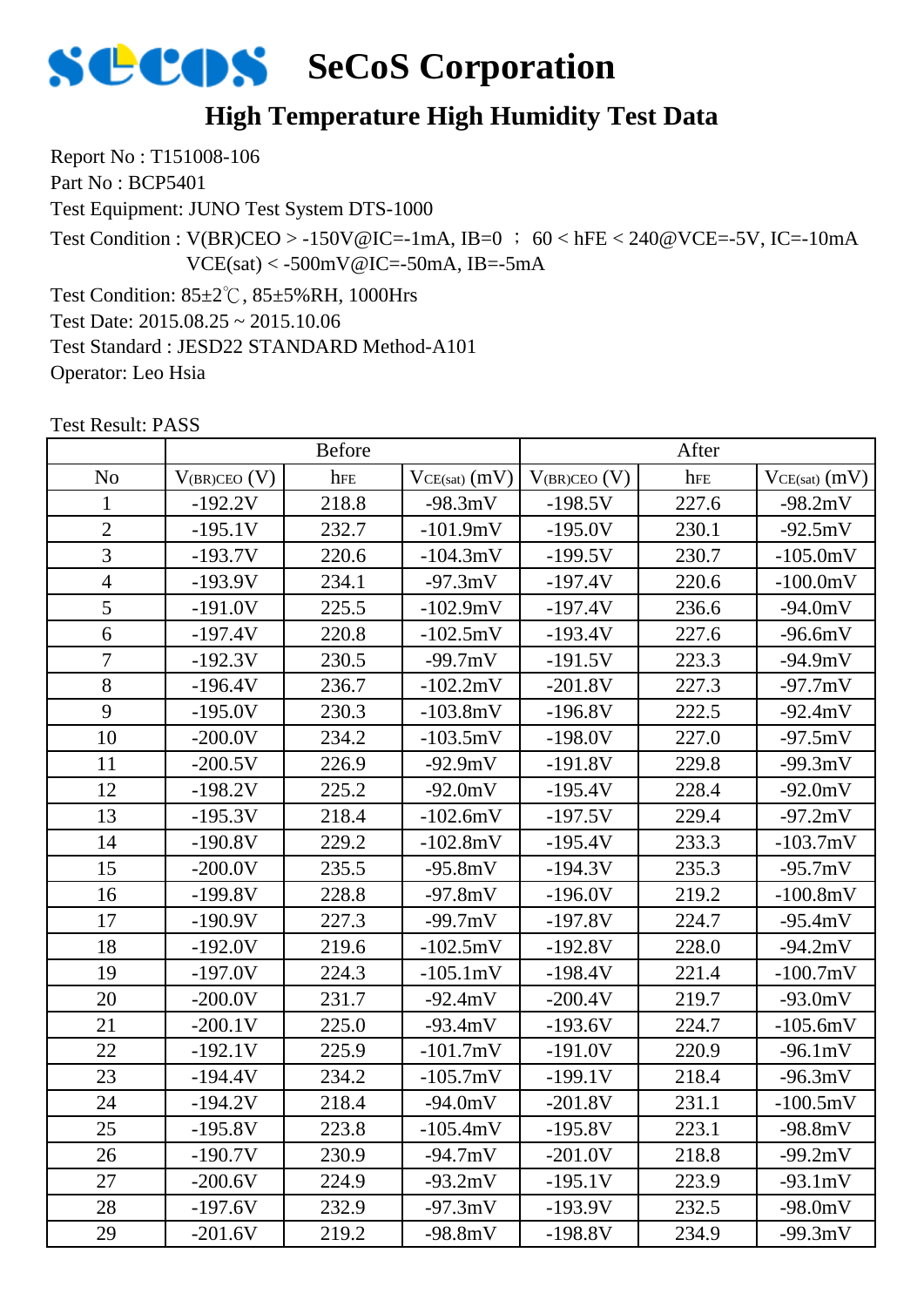

## **High Temperature High Humidity Test Data**

Report No : T151008-106 Part No : BCP5401

Test Equipment: JUNO Test System DTS-1000

Test Condition :  $V(BR)CEO > -150V@IC = -1mA$ ,  $IB=0$  ; 60 < hFE < 240@VCE=-5V, IC=-10mA  $VCE(sat) < -500mV@IC = -50mA$ , IB=-5mA

Test Condition: 85±2℃, 85±5%RH, 1000Hrs Test Date: 2015.08.25 ~ 2015.10.06 Test Standard : JESD22 STANDARD Method-A101 Operator: Leo Hsia

|                |                     | <b>Before</b> |                   | After             |       |                   |
|----------------|---------------------|---------------|-------------------|-------------------|-------|-------------------|
| N <sub>o</sub> | $V_{(BR)CEO}$ $(V)$ | hFE           | $VCE(sat)$ $(mV)$ | $V_{(BR)CEO}$ (V) | hFE   | $VCE(sat)$ $(mV)$ |
| 30             | $-198.8V$           | 231.3         | $-103.2mV$        | $-199.1V$         | 234.1 | $-102.0mV$        |
| 31             | $-191.9V$           | 231.1         | $-94.0mV$         | $-199.7V$         | 226.7 | $-105.5mV$        |
| 32             | $-190.8V$           | 221.0         | $-104.6mV$        | $-200.7V$         | 224.4 | $-95.8mV$         |
| 33             | $-192.5V$           | 230.0         | $-93.1mV$         | $-197.9V$         | 235.3 | $-95.8mV$         |
| 34             | $-198.3V$           | 234.4         | $-94.3mV$         | $-196.4V$         | 236.3 | $-104.8mV$        |
| 35             | $-199.1V$           | 233.6         | $-92.6mV$         | $-196.3V$         | 223.5 | $-93.7mV$         |
| 36             | $-191.7V$           | 226.7         | $-93.9mV$         | $-195.4V$         | 232.5 | $-104.5mV$        |
| 37             | $-193.9V$           | 230.0         | $-97.1mV$         | $-198.7V$         | 230.3 | $-105.1mV$        |
| 38             | $-193.7V$           | 228.1         | $-103.2mV$        | $-201.8V$         | 227.4 | $-99.7mV$         |
| 39             | $-200.4V$           | 224.4         | $-105.4mV$        | $-196.1V$         | 235.3 | $-98.3mV$         |
| 40             | $-193.4V$           | 226.7         | $-102.0mV$        | $-196.4V$         | 233.5 | $-104.3mV$        |
| 41             | $-192.1V$           | 232.9         | $-105.1mV$        | $-196.8V$         | 233.9 | $-101.6mV$        |
| 42             | $-195.2V$           | 221.9         | $-94.7mV$         | $-195.3V$         | 231.6 | $-103.8mV$        |
| 43             | $-199.0V$           | 229.8         | $-105.1mV$        | $-192.8V$         | 220.1 | $-97.6mV$         |
| 44             | $-199.9V$           | 230.8         | $-98.6mV$         | $-201.2V$         | 218.9 | $-105.7mV$        |
| 45             | $-193.6V$           | 224.6         | $-103.0mV$        | $-194.1V$         | 223.6 | $-95.2mV$         |
| 46             | $-198.4V$           | 229.3         | $-99.8mV$         | $-200.3V$         | 218.2 | $-92.6mV$         |
| 47             | $-192.9V$           | 233.8         | $-95.5mV$         | $-196.2V$         | 233.5 | $-98.7mV$         |
| 48             | $-192.7V$           | 222.1         | $-104.3mV$        | $-197.4V$         | 236.6 | $-102.9mV$        |
| 49             | $-195.8V$           | 235.9         | $-92.0mV$         | $-201.6V$         | 220.4 | $-99.3mV$         |
| 50             | $-190.7V$           | 223.5         | $-93.0mV$         | $-194.4V$         | 232.8 | $-99.4mV$         |
| 51             | $-201.4V$           | 226.4         | $-102.4mV$        | $-191.2V$         | 223.0 | $-97.0mV$         |
| 52             | $-199.7V$           | 224.2         | $-100.6mV$        | $-195.8V$         | 231.8 | $-97.8mV$         |
| 53             | $-191.3V$           | 236.3         | $-92.4mV$         | $-191.5V$         | 223.9 | $-104.9mV$        |
| 54             | -199.2V             | 226.3         | -97.5mV           | $-193.0V$         | 235.0 | $-101.6mV$        |
| 55             | $-195.1V$           | 218.5         | $-97.9mV$         | $-190.9V$         | 233.4 | $-93.8mV$         |
| 56             | $-193.9V$           | 219.0         | $-93.2mV$         | $-194.5V$         | 218.6 | $-94.6mV$         |
| 57             | $-192.6V$           | 228.3         | $-104.4mV$        | $-195.7V$         | 226.2 | $-100.3mV$        |
| 58             | $-195.0V$           | 234.3         | $-102.0mV$        | $-196.3V$         | 228.0 | $-105.1mV$        |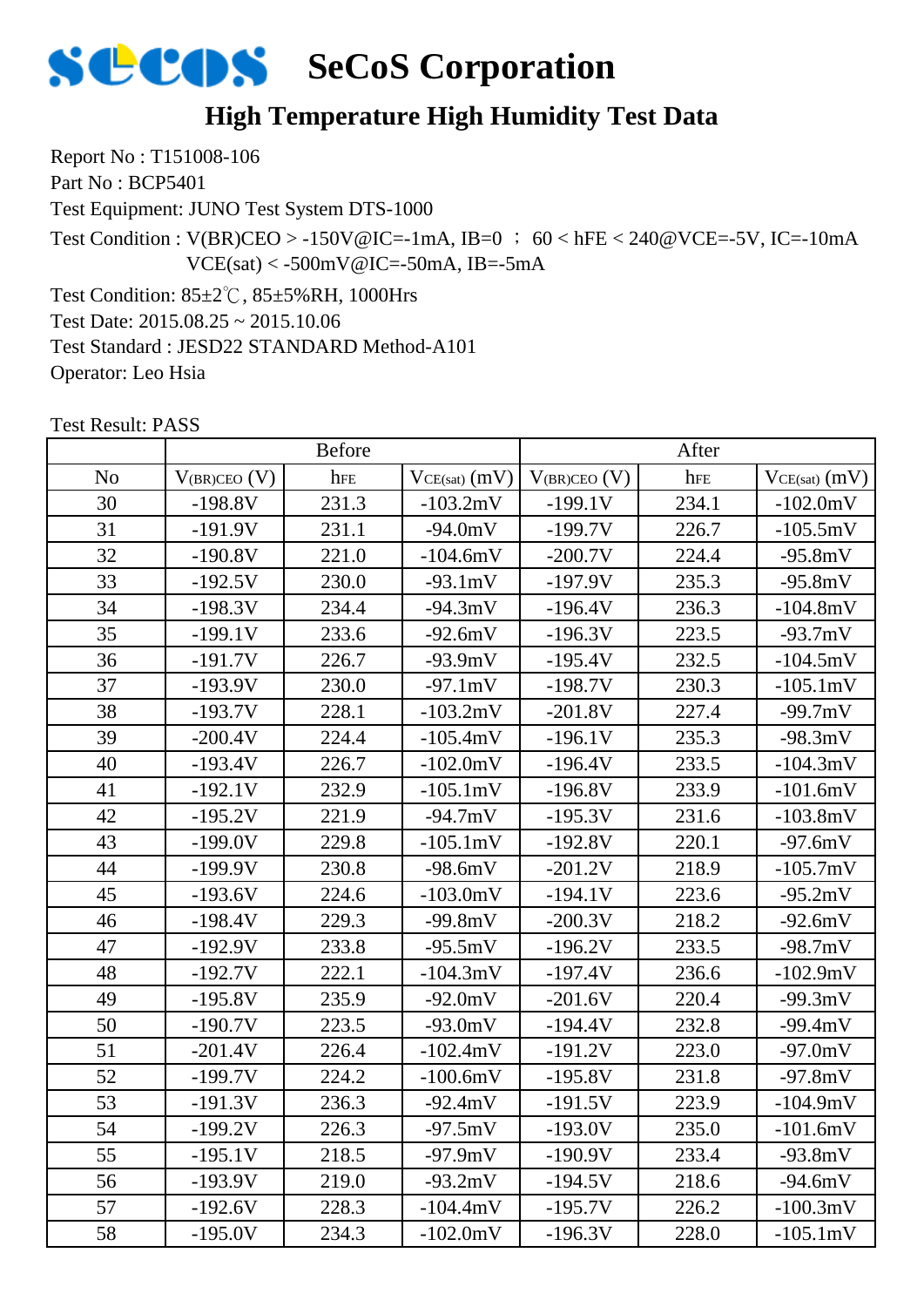

#### **High Temperature High Humidity Test Data**

Report No : T151008-106 Part No : BCP5401

Test Equipment: JUNO Test System DTS-1000

Test Condition :  $V(BR)CEO > -150V@IC = -1mA$ , IB=0 ; 60 < hFE < 240@VCE=-5V, IC=-10mA  $VCE(sat) < -500mV@IC = -50mA$ , IB=-5mA

Test Condition: 85±2℃, 85±5%RH, 1000Hrs Test Date: 2015.08.25 ~ 2015.10.06 Test Standard : JESD22 STANDARD Method-A101 Operator: Leo Hsia

 $\begin{array}{c|c|c|c|c|c} \hline \text{No} & \text{V}_{\text{(BR)CEO (V)}} & \text{here} & \text{V}_{\text{CE(sat)} (mV)} & \text{V}_{\text{(BR)CEO (V)}} & \text{here} & \text{V}_{\text{CE(sat)} (mV)} \hline \end{array}$ Before After 59 | -193.2V | 230.5 | -96.7mV | -199.1V | 231.3 | -94.0mV 60 | -197.0V | 234.1 | -93.2mV | -201.5V | 221.6 | -99.8mV 61 | -194.5V | 228.5 | -102.9mV | -199.7V | 234.2 | -105.4mV 62 | -193.3V | 224.6 | -101.8mV | -192.3V | 218.2 | -105.6mV 63 | -200.2V | 233.6 | -92.9mV | -200.6V | 228.8 | -100.5mV 64 -197.6V 234.0 -102.8mV -192.5V 235.1 -104.8mV 65 | -198.2V | 231.1 | -94.2mV | -190.7V | 231.8 | -101.2mV 66 | -200.2V | 229.1 | -96.1mV | -191.9V | 230.0 | -102.4mV 67 | -195.2V | 232.8 | -97.0mV | -199.6V | 236.2 | -93.5mV 68 | -198.9V | 223.7 | -103.0mV | -195.4V | 230.4 | -92.9mV 69 | -196.0V | 221.8 | -102.0mV | -201.0V | 228.8 | -98.7mV 70 | -195.6V | 232.0 | -105.4mV | -194.1V | 218.7 | -100.7mV 71 | -191.0V | 223.1 | -96.1mV | -191.1V | 234.4 | -101.8mV 72 | -190.9V | 229.6 | -99.5mV | -201.4V | 229.2 | -99.5mV 73 -194.2V 235.9 -98.1mV -191.5V 229.5 -99.3mV 74 -193.4V 226.0 -98.2mV -196.5V 219.5 -102.7mV 75 -195.7V 233.9 -105.2mV -194.1V 221.9 -99.4mV 76 | -193.9V | 230.4 | -97.4mV | -196.1V | 228.3 | -93.1mV 77 | -195.8V | 235.2 | -99.7mV | -197.9V | 228.8 | -92.0mV

Test Result: PASS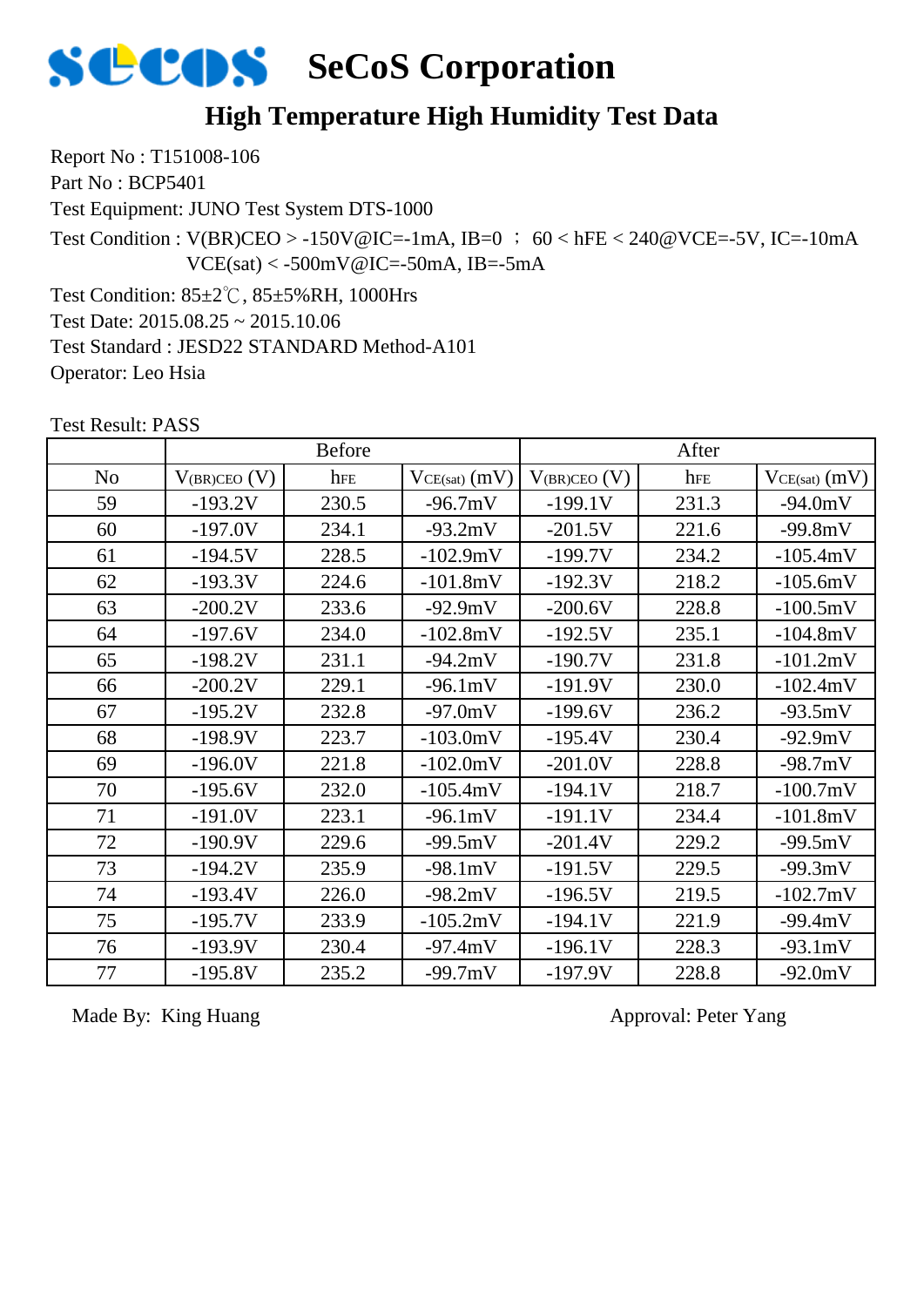## **High Temper High Humidity Reverse Bies Test Data**

Report No : T151008-106 Part No : BCP5401

Test Equipment: JUNO Test System DTS-1000

Test Condition :  $V(BR)CEO > -150V@IC = -1mA$ ,  $IB=0$  ; 60 < hFE < 240@VCE=-5V, IC=-10mA  $VCE(sat) < -500mV@IC = -50mA$ , IB=-5mA

Test Condition: 85±2℃, 85±5%RH, 1000Hrs Test Date: 2015.08.25 ~ 2015.10.06 Test Standard : JESD22 STANDARD Method-A101 Operator: Leo Hsia

|                | <b>Before</b>     |       |                    | After             |       |                   |
|----------------|-------------------|-------|--------------------|-------------------|-------|-------------------|
| N <sub>o</sub> | $V_{(BR)CEO} (V)$ | hFE   | $VCE(sat)$ $(mV)$  | $V_{(BR)CEO} (V)$ | hFE   | $VCE(sat)$ $(mV)$ |
| 1              | $-201.2V$         | 229.2 | $-92.7mV$          | $-194.9V$         | 236.7 | $-102.8mV$        |
| $\overline{2}$ | $-192.7V$         | 223.9 | $-102.3mV$         | $-192.1V$         | 218.5 | $-92.9mV$         |
| 3              | $-195.2V$         | 228.2 | $-101.3mV$         | $-194.7V$         | 222.6 | $-98.3mV$         |
| $\overline{4}$ | $-193.7V$         | 233.1 | $-92.8mV$          | $-197.6V$         | 226.8 | $-102.3mV$        |
| 5              | $-200.3V$         | 230.8 | $-98.0mV$          | $-201.6V$         | 233.3 | $-96.1mV$         |
| 6              | $-191.3V$         | 233.8 | $-96.2mV$          | $-192.3V$         | 229.4 | $-103.4mV$        |
| $\overline{7}$ | $-194.7V$         | 235.9 | $-98.6mV$          | $-193.6V$         | 223.3 | $-97.6mV$         |
| 8              | $-194.8V$         | 235.8 | $-93.1mV$          | $-193.9V$         | 231.7 | $-92.2mV$         |
| 9              | $-191.1V$         | 234.2 | $-100.2mV$         | $-195.5V$         | 225.3 | $-95.9mV$         |
| 10             | $-198.7V$         | 227.9 | $-95.9mV$          | $-196.4V$         | 229.4 | $-94.6mV$         |
| 11             | $-192.6V$         | 220.0 | $-92.6mV$          | $-191.5V$         | 222.0 | $-95.5mV$         |
| 12             | $-199.3V$         | 229.9 | $-103.2mV$         | $-197.1V$         | 219.4 | $-98.6mV$         |
| 13             | $-199.2V$         | 233.5 | $-98.2mV$          | $-199.4V$         | 225.0 | $-93.8mV$         |
| 14             | $-192.3V$         | 233.3 | $-94.1mV$          | $-194.4V$         | 218.6 | $-102.6mV$        |
| 15             | $-194.9V$         | 221.5 | $-99.4mV$          | $-193.7V$         | 233.6 | $-101.2mV$        |
| 16             | $-193.6V$         | 227.7 | $-96.2mV$          | $-195.9V$         | 233.8 | $-104.3mV$        |
| 17             | $-197.3V$         | 235.4 | $-104.6mV$         | $-196.3V$         | 218.7 | $-105.1mV$        |
| 18             | $-195.2V$         | 222.2 | $-93.8mV$          | $-192.4V$         | 228.8 | $-103.0mV$        |
| 19             | $-200.0V$         | 223.8 | $-93.4mV$          | $-191.3V$         | 226.8 | $-101.4mV$        |
| 20             | $-197.6V$         | 223.8 | $-99.9mV$          | $-200.5V$         | 222.3 | $-100.0mV$        |
| 21             | $-194.4V$         | 234.3 | $-98.5mV$          | $-197.8V$         | 228.5 | $-105.3mV$        |
| 22             | $-192.3V$         | 228.3 | $-99.7mV$          | $-194.2V$         | 218.4 | $-103.1mV$        |
| 23             | $-194.8V$         | 221.7 | $-95.0mV$          | $-192.2V$         | 229.7 | $-101.0mV$        |
| 24             | $-201.6V$         | 221.9 | $-100.1 \text{mV}$ | $-197.8V$         | 220.9 | $-103.3mV$        |
| 25             | -191.6V           | 225.2 | -93.1mV            | $-196.1V$         | 228.0 | $-103.2mV$        |
| 26             | $-193.5V$         | 220.9 | $-94.9mV$          | $-193.4V$         | 228.2 | $-92.2mV$         |
| 27             | $-201.7V$         | 220.4 | $-104.0mV$         | $-199.3V$         | 229.9 | $-94.6mV$         |
| 28             | $-193.7V$         | 222.6 | $-93.5mV$          | $-193.5V$         | 227.3 | $-99.5mV$         |
| 29             | $-200.5V$         | 230.7 | $-92.7mV$          | $-200.4V$         | 232.2 | $-99.7mV$         |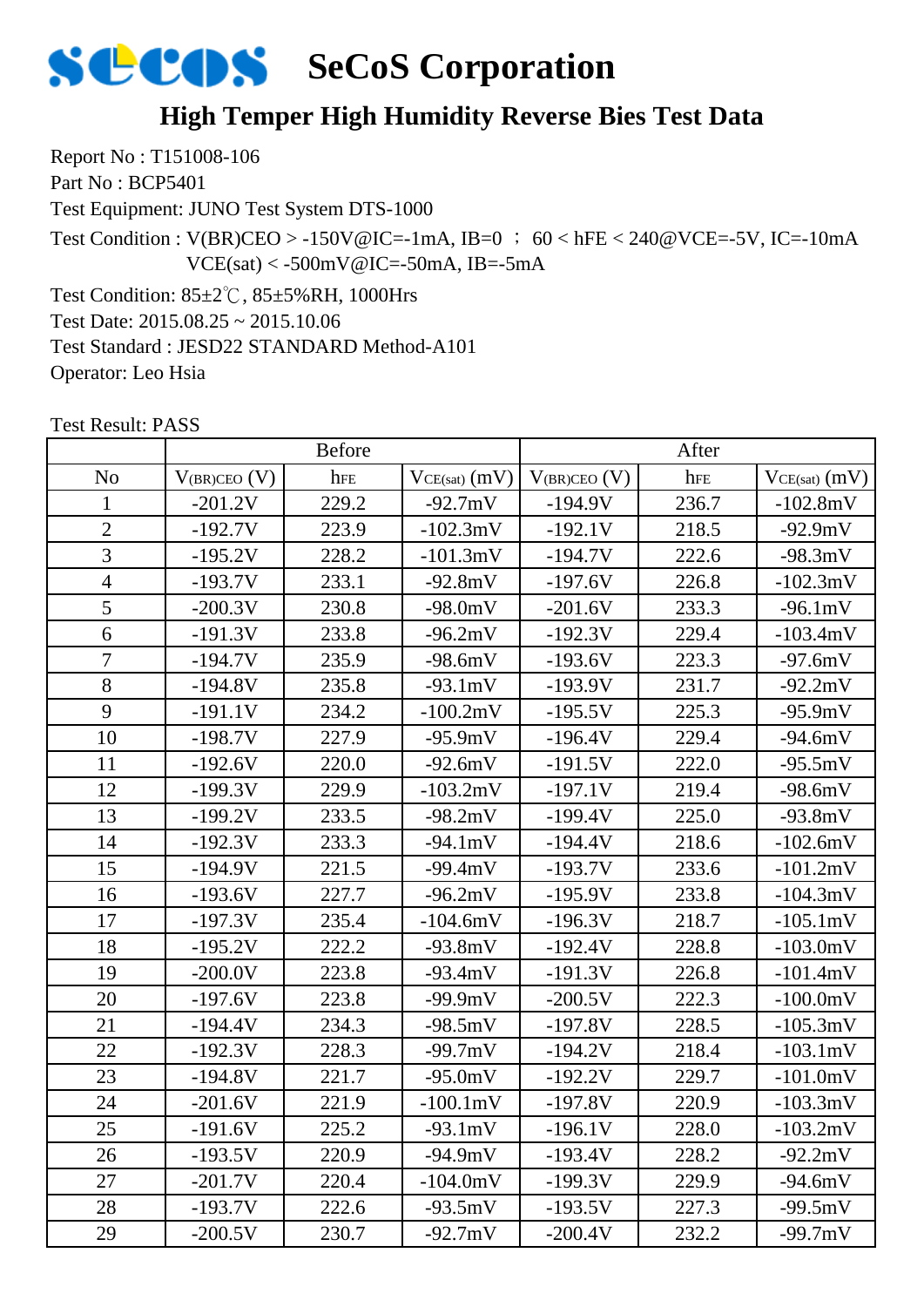## **High Temper High Humidity Reverse Bies Test Data**

Report No : T151008-106 Part No : BCP5401

Test Equipment: JUNO Test System DTS-1000

Test Condition :  $V(BR)CEO > -150V@IC = -1mA$ ,  $IB=0$  ; 60 < hFE < 240@VCE=-5V, IC=-10mA  $VCE(sat) < -500mV@IC = -50mA$ , IB=-5mA

Test Condition: 85±2℃, 85±5%RH, 1000Hrs Test Date: 2015.08.25 ~ 2015.10.06 Test Standard : JESD22 STANDARD Method-A101 Operator: Leo Hsia

|                | <b>Before</b>     |       |                 | After             |       |                   |
|----------------|-------------------|-------|-----------------|-------------------|-------|-------------------|
| N <sub>o</sub> | $V_{(BR)CEO} (V)$ | hFE   | $VCE(sat)$ (mV) | $V_{(BR)CEO}$ (V) | hFE   | $VCE(sat)$ $(mV)$ |
| 30             | $-191.0V$         | 234.0 | $-103.1mV$      | $-198.5V$         | 222.5 | $-102.2mV$        |
| 31             | $-198.9V$         | 232.7 | $-94.1mV$       | $-201.7V$         | 231.8 | $-104.4mV$        |
| 32             | $-194.7V$         | 225.8 | $-94.1mV$       | $-193.4V$         | 218.1 | $-98.3mV$         |
| 33             | $-197.1V$         | 228.3 | $-103.7mV$      | $-191.7V$         | 233.9 | $-100.7mV$        |
| 34             | $-197.0V$         | 218.6 | $-100.3mV$      | $-195.8V$         | 225.6 | $-96.0mV$         |
| 35             | $-196.7V$         | 230.8 | $-96.1mV$       | $-201.2V$         | 218.2 | $-96.5mV$         |
| 36             | $-195.6V$         | 225.1 | $-105.7mV$      | $-199.1V$         | 236.3 | $-95.6mV$         |
| 37             | $-193.0V$         | 225.2 | $-102.5mV$      | $-198.9V$         | 230.0 | $-99.8mV$         |
| 38             | $-190.8V$         | 230.9 | $-93.4mV$       | $-195.1V$         | 233.3 | $-99.2mV$         |
| 39             | $-192.9V$         | 224.1 | $-100.2mV$      | $-197.8V$         | 228.2 | $-103.9mV$        |
| 40             | $-198.9V$         | 220.6 | $-94.6mV$       | $-197.5V$         | 235.2 | $-92.2mV$         |
| 41             | $-192.9V$         | 229.3 | $-97.8mV$       | $-194.1V$         | 235.7 | $-95.2mV$         |
| 42             | $-191.3V$         | 220.9 | $-96.5mV$       | $-192.7V$         | 230.8 | $-100.9mV$        |
| 43             | $-191.8V$         | 228.4 | $-101.2mV$      | $-196.8V$         | 230.2 | $-97.3mV$         |
| 44             | $-193.6V$         | 235.8 | $-104.2mV$      | $-195.9V$         | 228.5 | $-95.2mV$         |
| 45             | $-193.2V$         | 233.5 | $-105.0mV$      | $-196.0V$         | 218.8 | $-99.2mV$         |
| 46             | $-199.8V$         | 221.5 | $-102.5mV$      | $-191.3V$         | 222.3 | $-93.1mV$         |
| 47             | $-201.0V$         | 233.8 | $-97.8mV$       | $-193.6V$         | 221.8 | $-101.0mV$        |
| 48             | $-197.5V$         | 224.5 | $-102.2mV$      | $-193.5V$         | 232.9 | $-103.7mV$        |
| 49             | $-196.2V$         | 219.8 | $-104.6mV$      | $-192.9V$         | 223.0 | $-97.1mV$         |
| 50             | $-194.8V$         | 226.7 | $-97.6mV$       | $-195.8V$         | 219.4 | $-105.3mV$        |
| 51             | $-191.2V$         | 222.2 | $-100.3mV$      | $-196.5V$         | 229.2 | $-103.1mV$        |
| 52             | $-200.0V$         | 225.9 | $-92.1mV$       | $-193.5V$         | 231.8 | $-92.4mV$         |
| 53             | $-193.2V$         | 235.8 | $-97.1mV$       | $-192.5V$         | 225.0 | $-92.3mV$         |
| 54             | -194.9V           | 219.1 | -97.1mV         | $-194.6V$         | 218.3 | $-92.2mV$         |
| 55             | $-201.6V$         | 236.5 | $-93.5mV$       | $-196.8V$         | 227.9 | $-98.3mV$         |
| 56             | $-192.6V$         | 235.3 | $-93.2mV$       | $-195.2V$         | 230.5 | $-97.5mV$         |
| 57             | $-191.8V$         | 218.9 | $-92.3mV$       | $-193.1V$         | 234.9 | $-96.5mV$         |
| 58             | $-201.8V$         | 235.2 | $-99.0mV$       | $-192.9V$         | 232.8 | $-96.6mV$         |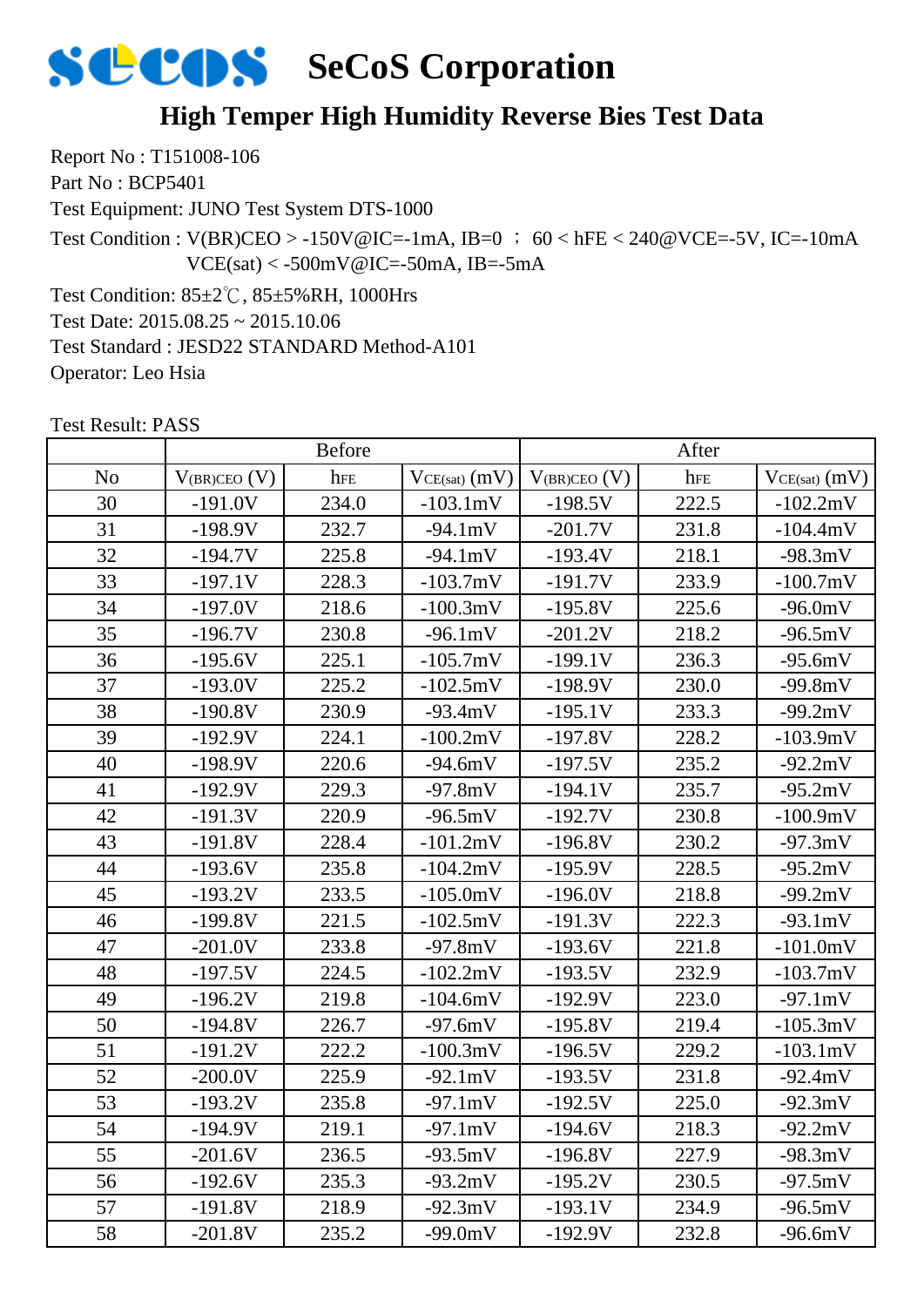

#### **High Temper High Humidity Reverse Bies Test Data**

Report No : T151008-106 Part No : BCP5401

Test Equipment: JUNO Test System DTS-1000

Test Condition :  $V(BR)CEO > -150V@IC = -1mA$ , IB=0 ; 60 < hFE < 240@VCE=-5V, IC=-10mA  $VCE(sat) < -500mV@IC = -50mA$ , IB=-5mA

Test Condition: 85±2℃, 85±5%RH, 1000Hrs Test Date: 2015.08.25 ~ 2015.10.06 Test Standard : JESD22 STANDARD Method-A101 Operator: Leo Hsia

 $\begin{array}{c|c|c|c|c|c|c} \hline \text{No} & \text{V}_{\text{(BR)CEO (V)} & \text{here} & \text{V}_{\text{CE(sat)} (mV)} & \text{V}_{\text{(BR)CEO (V)} & \text{here} & \text{V}_{\text{CE(sat)} (mV)} \hline \end{array}$ Before After 59 | -191.1V | 234.4 | -96.0mV | -192.1V | 222.2 | -96.0mV 60 -195.5V 226.9 -95.8mV -197.8V 220.6 -103.2mV 61 | -192.6V | 218.4 | -101.6mV | -197.4V | 228.9 | -96.5mV 62 | -198.7V | 226.8 | -97.4mV | -192.4V | 227.6 | -100.7mV 63 | -194.3V | 225.1 | -97.2mV | -194.6V | 220.8 | -94.6mV 64 | -195.7V | 224.6 | -105.1mV | -200.5V | 231.5 | -96.5mV 65 | -200.5V | 218.8 | -105.7mV | -198.5V | 223.5 | -96.0mV 66 -191.8V 229.2 -101.3mV -198.6V 223.4 -97.8mV 67 | -198.9V | 219.6 | -94.0mV | -199.1V | 231.2 | -102.8mV 68 | -190.9V | 235.4 | -99.6mV | -195.9V | 218.8 | -105.5mV 69 | -199.9V | 223.9 | -99.1mV | -195.8V | 228.7 | -99.0mV 70 | -195.3V | 219.8 | -92.3mV | -201.5V | 224.6 | -96.9mV 71 | -196.7V | 226.7 | -101.4mV | -197.6V | 223.8 | -105.3mV 72 | -199.5V | 230.0 | -99.5mV | -198.7V | 236.5 | -94.2mV 73 | -200.9V | 234.7 | -94.5mV | -199.2V | 221.9 | -99.7mV 74 | -195.9V | 233.5 | -102.9mV | -197.5V | 225.7 | -94.1mV 75 -200.3V 218.7 -97.9mV -197.4V 235.6 -94.9mV 76 -192.9V 230.8 -105.1mV -193.4V 232.8 -91.9mV 77 | -196.1V | 219.4 | -92.5mV | -195.0V | 234.3 | -103.3mV

Test Result: PASS